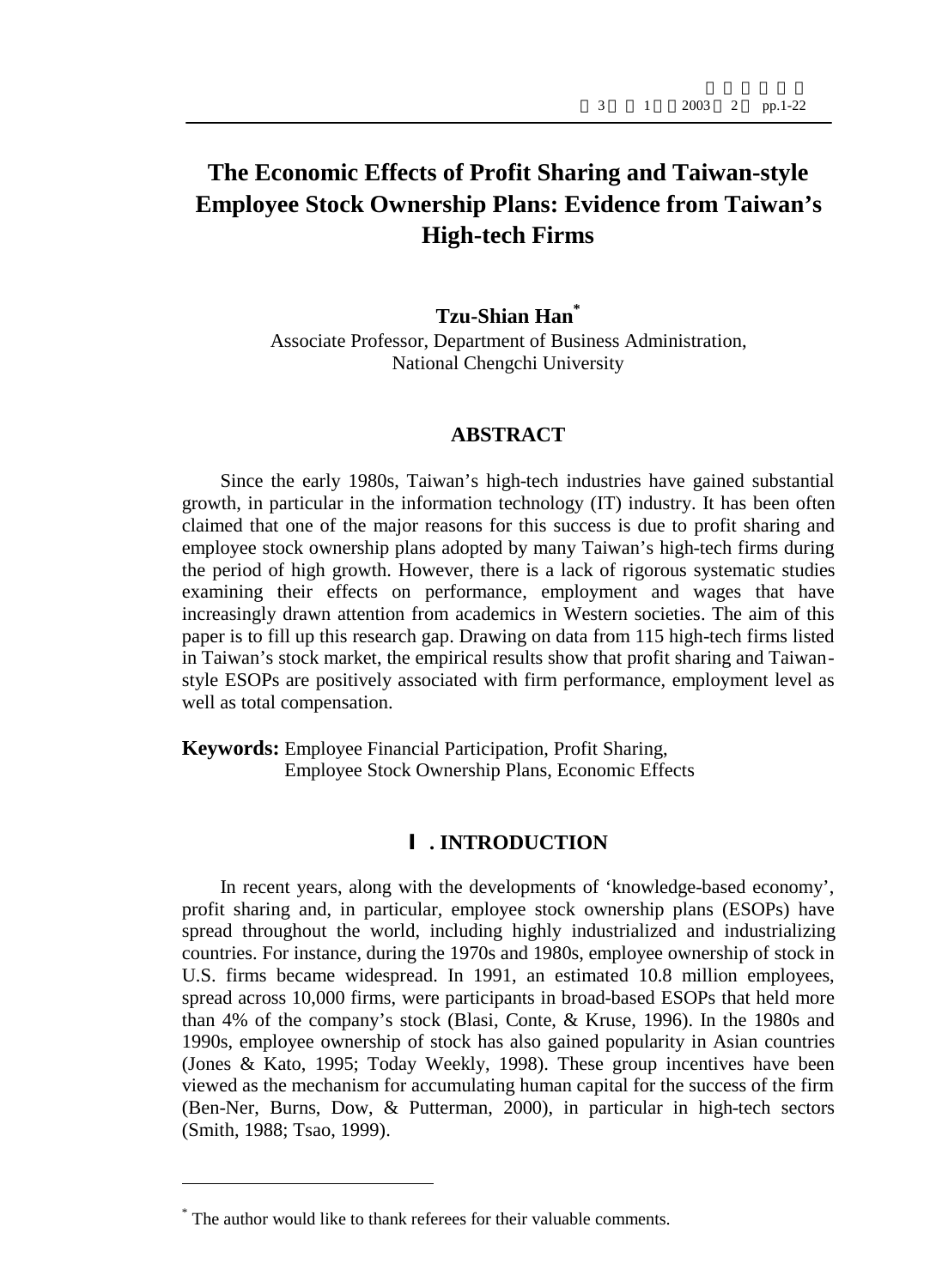Thanks to their prominence in the past two decades, profit sharing and employee ownership of stock have increasingly gained attention from academics. As a result, theoretical work and empirical studies of the effects of these incentives have accumulated. Much of prior research in this area of study focuses on the productivity effects of profit sharing and employee stock ownership. Theoretical work presents two competing perspectives, namely positive and negative arguments (Alchian & Demsetz, 1972; Putterman, 1982). And empirical studies on the productivity effects show inconclusive results (Kruse, 1993; Blasi, Conte, & Kruse, 1996). This inconclusiveness in research, to a certain extent, has something to do with the methodological problems inherent in the empirical work, in particular the measurement problem. For instance, research has shown that diverse forms of employee participation may lead to different outcomes (Ben-Ner, Han, & Jones, 1996; Cotton, Vollrath, & Froggatt, 1988). Studies using dummy variables as the measures of profit sharing and/or employee stock ownership may ignore the variations associated with different types of incentive programs and obscure the true effects of these incentives (Ben-Ner, Kong, & Han, 2002). Owners not only are concerned with productivity but also care about profitability related to the investments in profit sharing and employee stock ownership. However, the latter issue is much less theorized and examined in prior research than the former despite its immediate importance and relevance to the firm's decisions to share profits either in cash or in stock. In addition to performance effects, employment and wage effects of profit sharing and employee stock ownership are also of interest to management scholars but still lack of systemic studies. Due to the above-mentioned research gap and their importance to firm performance and workers' well being, further investigation of the economic effects of profit sharing and employee stock ownership is deemed to be important.

Furthermore, prior theoretical and empirical research on the economic effects of profit sharing and employee stock ownership focuses on experiences of Western enterprises. Till now, it may be fair to say that very few rigorous studies published in international journals have examined such issues in Asian societies, particularly in Taiwan.<sup>1</sup> One research question worthy of examining is whether these Western theories apply to Asian societies. Additionally, Taiwan's high-tech firms provide an interesting source to examine the economic effects of profit sharing and employee stock ownership due to their strong incentive drive in terms of the degree and frequency of sharing. It is often claimed that profit sharing and employee stock ownership accelerated the developments of Taiwan's IC industry during the 1990s (Tsao, 1999). From 1990 to 1996, the share of the manufacturing sector in Taiwan's GDP declined from 33.3 percent to 28 percent due to the transformation of the economic structure from manufacturing to service economy. Nonetheless, the share of electronics industries in the manufacturing sector rose from 14 percent to 19.6 percent. In the electronics sector, the percentage of the IC industry rose from 2.5

<u>.</u>

 $1$  One of the exceptions is a study of the productivity effects of employee stock ownership plans and bonuses in Japanese companies done by Jones & Kato (1995). A few studies on the performance effects of ESOPs in Taiwanese firms have been published in local journals. But all of them suffer from methodological problems in data and variable measurements, such as the endogeneity problem of included variables, lack of control for fixed effects, and so forth.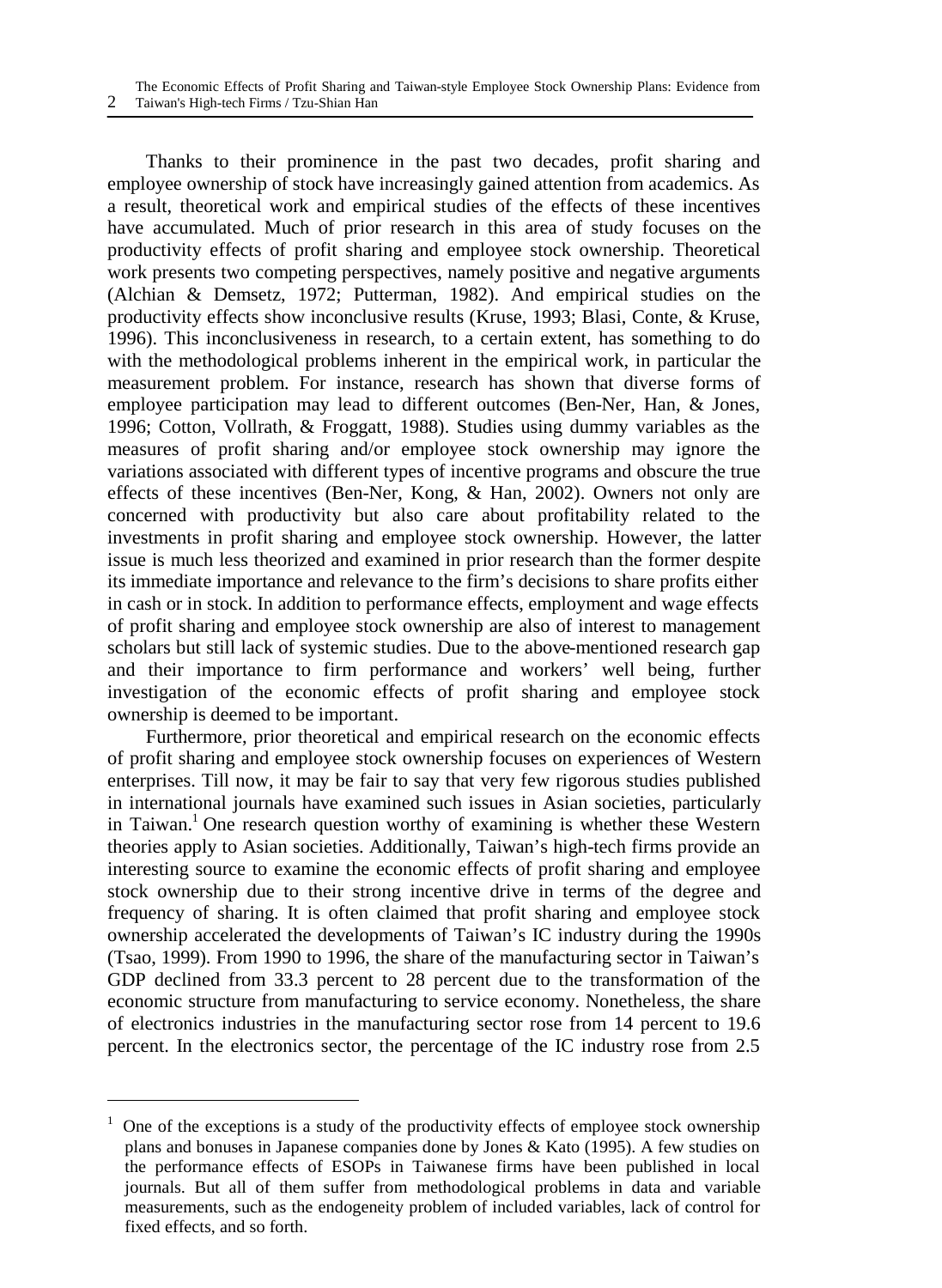percent to 18.4 percent. It is exactly the period that employee stock ownership grew rapidly in the high-tech sector in Taiwan (Chen & Wong, 2001).

The purpose of this study is to investigate the economic effects of profit sharing and employee stock ownership in Taiwan's context. The article is organized as below. First, the article discusses briefly the institutional background of Taiwanstyle profit sharing and employee stock ownership. Second, this study articulates theoretical perspectives that may be plausible in explaining the effects of profit sharing and employee stock ownership in Taiwan's high-tech firms and illuminates some empirical evidence. The next section presents the data set consisting of 115 firms in Taiwan's IT industry, the descriptive statistics of variables used in this study, and the econometric specifications. Then, this paper shows the empirical results of the effects of Taiwan-style profit sharing and employee stock ownership on productivity, profitability, employment and wages, using alternative measures of profit sharing and employee stock ownership. Finally, the concluding remarks will be made.

# **. TAIWAN-STYLE PROFIT SHARING AND EMPLOYEE STOCK OWNERSHIP PLANS: AN INSTITUTIONAL BACKGROUND**

In recent years, Taiwan-style profit sharing and employee stock ownership plans (hereafter Taiwan-style ESOPs) have increasingly gained momentum in Taiwan's economy, in particular in high-tech industries.<sup>2</sup> Table 1 shows the trend of the developments of profit sharing and Taiwan-style ESOPs in Taiwan during the period of 1989-2002, based on government's statistics. There is a growth in the incidence of these incentives, especially Taiwan-style ESOPs and the combination form.<sup>3</sup> Among them, many adopters of profit sharing and/or Taiwan-style ESOPs are high-tech firms at the period of rapid growth (1985-2002).

 $\overline{a}$ 

<sup>2</sup> In essence and practice, US-type ESOPs and Taiwan's ESOPs have some similarities in that both plans purport to attract the talented from outside, retain them in the firm, and eventually link their efforts and intelligence to firm performance. Additionally, both plans reward employees with company stock when firm performance is enhanced. Thus, both plans are under the domain of employee ownership in general. Consequently, productivity theory developed by Western academics can be applied to explain the phenomenon of the effects of ESOPs on firm performance in Taiwan (Kruse, 1993). However, there exist some differences between these two types of plans. First, US-type ESOPs are long-term incentives in that employees share in long-term firm performance in form of stock ownership (e.g., broad-based stock option plans). Taiwan-style ESOPs, by contrast, are relatively short-term because many Taiwanese ESOP firms do not restrict their employees to sell their shares until certain point in time in the future. Furthermore, US-type ESOPs tend to encourage employees to direct their efforts towards future performance, while Taiwan-style ESOPs reward employees based on the profitability of the year prior to the stock is allocated.

<sup>&</sup>lt;sup>3</sup> Because the information in this table is collected by the Council of Labor Affairs, covering only a portion of establishments which are under jurisdiction of Fair Labor Standard Law. Thus, this table may underestimate the number of profit sharing and Taiwan-style ESOPs in Taiwan. The author's personal interviews with the government agency in charge of data collection confirmed this above-mentioned judgement. Starting from 2002, information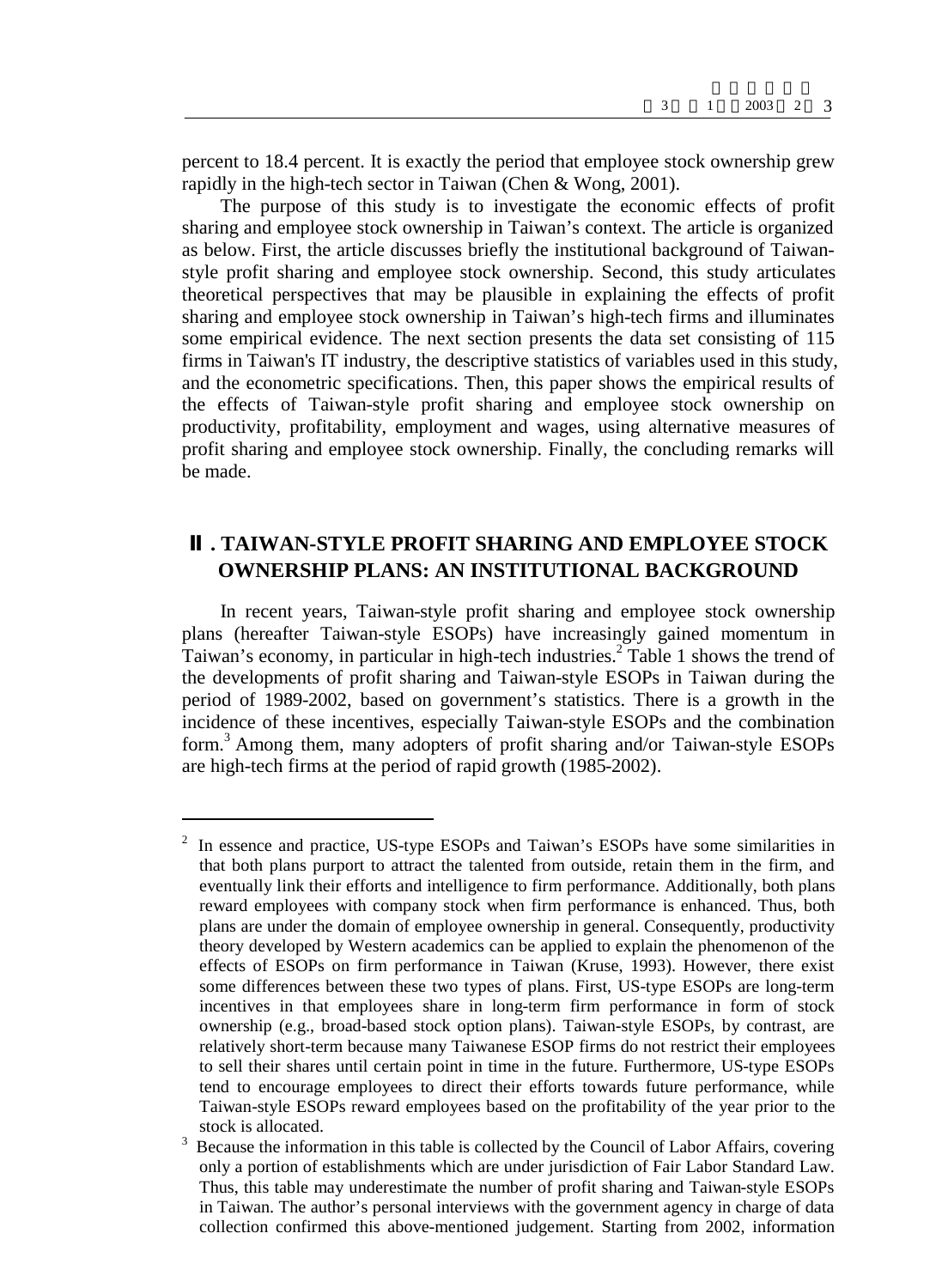|                     |                       |     | <b>Profit Sharing and</b>             |
|---------------------|-----------------------|-----|---------------------------------------|
| Year                | <b>Profit Sharing</b> |     | Taiwan-style ESOPs Taiwan-style ESOPs |
| End of 1989         | 546                   | 186 | NA                                    |
| End of 1990         | 539                   | 268 | 122                                   |
| End of 1991         | 589                   | 293 | 132                                   |
| End of 1992         | 647                   | 343 | 141                                   |
| End of 1993         | 663                   | 355 | 144                                   |
| End of 1994         | 678                   | 363 | 146                                   |
| End of 1995         | 501                   | 362 | 142                                   |
| End of 1996         | 511                   | 371 | 146                                   |
| End of 1997         | 528                   | 384 | 155                                   |
| End of 1998         | 524                   | 421 | 174                                   |
| End of 1999         | 545                   | 430 | 175                                   |
| 2nd quarter of 2000 | 545                   | 430 | 175                                   |

| Table 1 Number of Profit Sharing and Taiwan-style ESOPs in Taiwan |
|-------------------------------------------------------------------|
| (Unit: Establishment)                                             |

*Sources: Monthly Bulletin of Labor Statistics, Taiwan, June, 1997, p 50.* 

*Monthly Bulletin of Labor Statistics, Taiwan, September, 2000, pp. 58-59.*

# **2.1 Profit Sharing**

1

In Taiwan, profit sharing is regulated under three Taiwanese laws. Under Provision 40 of the Factory Law, manufacturing plants should reward employees with bonuses or profits if the plants are profitable and employees meet requirements set by employers at the end of each fiscal year. The Factory Law was first established in mainland China by the Nationalist Government in 1930. When Japan surrendered in 1945, Nationalist Government assumed control in Taiwan after a fifty-year period of colonial rule by the Japanese military government. At this time the Factory Law was first extended to Taiwan.

The Factory Law was succeeded by the Fair Labor Standards Act, which came into effect on July 30, 1984. Like the Factory Law, Provision 29 of the Fair Labor Standards Act stipulates that besides income tax payments, compensation for financial losses, and employers' contributions to public funds, employers should reward qualified employees with bonuses or profits at the end of each year. However, this provision does not stipulate the extent of profits employers should share with employees. In addition, Provision 235 of the Corporate Law stipulates that corporate bylaws should promulgate the extent of employees' profit sharing. These laws have provided the legal rules for Taiwanese enterprises adopting profit sharing plans.

In practice, companies adopting profit sharing plans typically share 2-15 percent of their profits with their employees annually after fiscal budgeting, auditing of accounts, and board meetings. The profit sharing bonus that each employee receives is usually based on his or her salary level, seniority, position (or job type), and individual performance rating. In large part because there are no tax advantages for companies to adopt profit sharing schemes, only a minority of firms in Taiwan practice profit sharing; this stands in sharp contrast to the tax advantages available for traditional bonus pay arrangements.

concerning the incidence of profit sharing and Taiwan-style ESOPs is no longer solicited by the agency.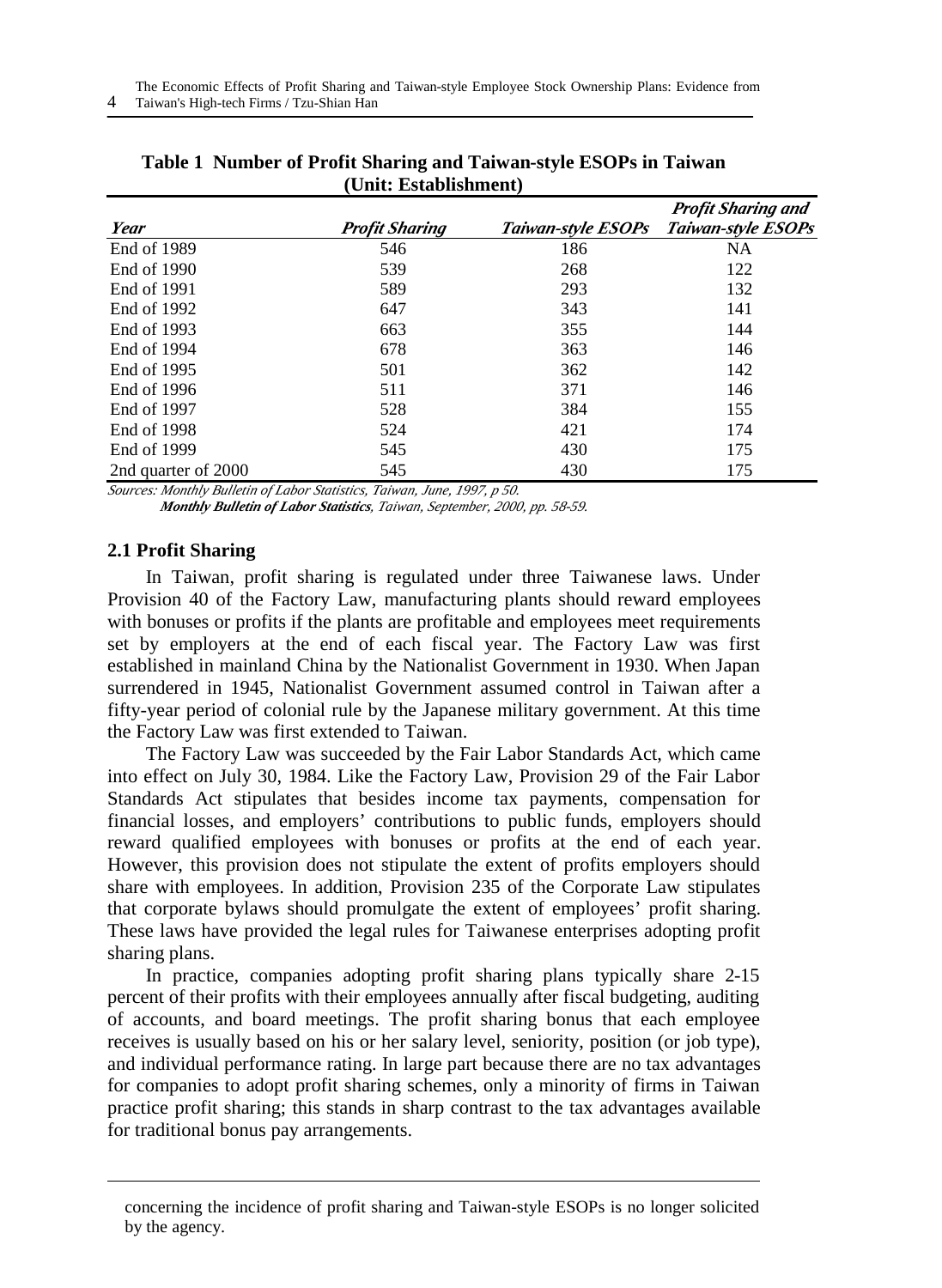#### **2.2 TAIWAN-STYLE ESOPs**

Taiwan-style ESOPs are the major organization-wide incentive currently popularizing in Taiwan's high-tech firms. In fact, this organization-wide incentive is a stock bonus system according to the firm's profitability of the previous year. The legal framework for Taiwan-style ESOPs is based on Provision 240 of the Company Law stipulating that, when the company transfers net profits to be the capital investment, according to company bylaws, the firm can give employees newly issued stock or cash as their shares of these profits. In the past fifteen years, Taiwanstyle ESOPs were increasingly implemented by firms in Taiwan's high-tech sector, in particular the semiconductor industry.

Since the mid-1980s, employee financial participation taking the combined form of profit sharing and stock bonuses has gained some popularity in Taiwan's economy. Not only have many high-tech firms adopted these programs, but some enterprises in traditional industries have also followed their lead or considered the implementation of this participation scheme in the near future. This recently growing phenomenon can be viewed as a new milestone in the developments of employee financial participation in Taiwan in terms of motivational effects. Some high-tech companies shared a significant fraction of profits in stock form with their employees in recent years, which was rarely observed in the earlier experiments in employee financial sharing in Taiwan. UMC, a Taiwan-based semi-conductor firm located in Hsin-Chu Science-based Industrial Park, was among the first to launch the combination plan in 1983. Except for omitting sharing in 1985, and again in 1991 due to the financial losses incurred in 1990, UMC has paid out under the combination plan every year since its founding. To stockholders, the percentage of stock sharing relative to revenues ranges from 15% to 93% (Tsao, 1999: 22). Since UMC first initiated the combination plan in 1983, companies in Taiwan's information and other related high-tech industries, as well as some companies in financial and other sectors have followed these trends and implemented their own Taiwan-style ESOPs. The amount of employee stock bonus among firms in Taiwan increased substantially from 1998 to 2002. Table 2 illustrates the profile of ten hightech companies in Taiwan that were listed as top ten sharers in terms of the amount of Taiwan-style ESOP payment per employee among Taiwan-style ESOP firms. Most of the firms listed in the table are in computer or IC design industries. Additionally, the amount of Taiwan-style ESOP payment seems to have increased substantially across time. One major factor for this raise in Taiwan-style ESOP payment is due to the fierce competition for talented personnel in high-tech sectors and the firm's ability to pay. These high-tech firms sharing large portion of ownership with their employees indeed have some advantages in attracting talented job candidates from the markets and retaining better personnel in the firm, thereby enhancing the efficiency of the business operation.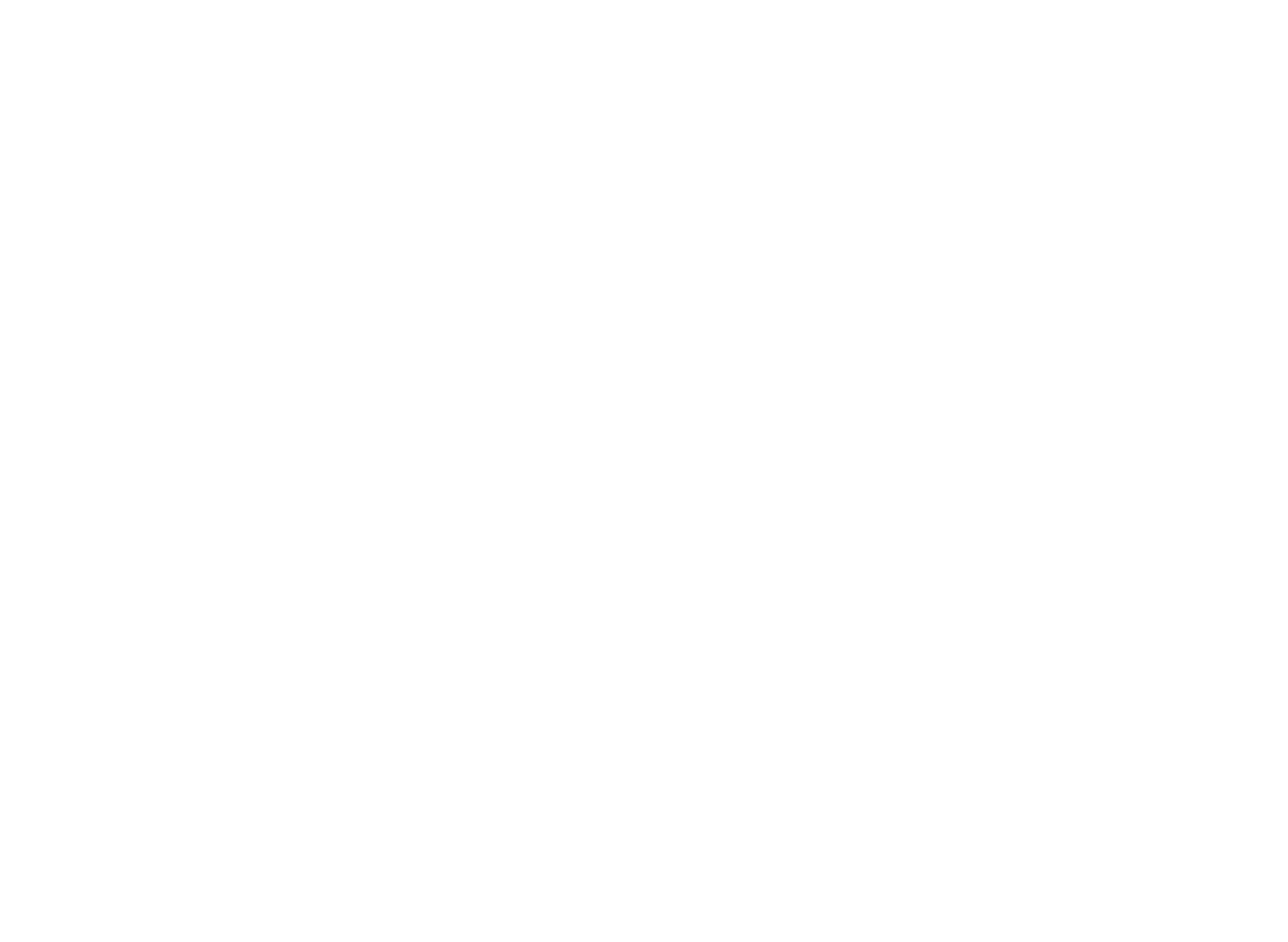**Table 2 Profile of Top 10 High-tech Taiwan-style ESOP Firms in Selected Years, 1998-2000 and 2002**

|      |                 | 1998                  |                                     |                 | 1999                  |                                     |                 | 2000                  |                                     |                 | 2002                  |                                     |
|------|-----------------|-----------------------|-------------------------------------|-----------------|-----------------------|-------------------------------------|-----------------|-----------------------|-------------------------------------|-----------------|-----------------------|-------------------------------------|
| Rank | <b>Business</b> | Number of<br>employee | Taiwan-style<br><b>ESOP</b> payment | <b>Business</b> | Number of<br>employee | Taiwan-style<br><b>ESOP</b> payment | <b>Business</b> | Number of<br>employee | Taiwan-style<br><b>ESOP</b> payment | <b>Business</b> | Number of<br>employee | Taiwan-style<br><b>ESOP</b> payment |
|      |                 |                       | per employee <sup>a</sup>           |                 |                       | per employee                        |                 |                       | per employee                        |                 |                       | per employee                        |
|      | IC design       | 181                   | NT\$ 2,977,088                      | IC design       | 173                   | NT\$ 4,220,000                      | IC design       | 270                   | NT\$ 6,117,000                      | IC design       | 248                   | NT\$ 25,150,000                     |
|      |                 |                       | (ÖUS\$ 87,561)                      |                 |                       | (ÖUS\$ 124,118)                     |                 |                       | (ÖUS\$ 179,912)                     |                 |                       | (ÖUS\$ 739,706)                     |
| 2    | IC foundry      | 5,593                 | NT\$ 2,343,542                      | Computer        | 1,185                 | NT\$ 3,327,000                      | Computer        | 280                   | NT\$5,515,000                       | IC design       | 106                   | NT\$ 10,910,000                     |
|      |                 |                       | (ÖUS\$ 68,928)                      |                 |                       | (ÖUS\$ 97,853)                      |                 |                       | (ÖUS\$ 162,206)                     |                 |                       | (ÖUS\$ 320,882)                     |
| 3    | IC design       | 181                   | NT\$ 2,384,015                      | IC design       | 311                   | NT\$ 3,235,000                      | Software        | 56                    | NT\$ 5,440,000                      | IC design       | 500                   | NT\$ 5,550,000                      |
|      |                 |                       | (ÕUS\$ 70,118 )                     |                 |                       | (ÖUS\$ 95,147)                      |                 |                       | (ÖUS\$ 160,000)                     |                 |                       | (ÕUS\$ 163,235)                     |
|      | Computer        | 1,500                 | NT\$ 1,825,219                      | IC design       | 225                   | NT\$ 2,511,000                      | IC foundry      | 1,262                 | NT\$4,586,000                       | IC design       | 97                    | NT\$4,850,000                       |
|      |                 |                       | (ÖUS\$ 53,683 )                     |                 |                       | (ÖUS\$ 73,853)                      |                 |                       | (ÖUS\$ 134,882)                     |                 |                       | (ÖUS\$ 142,647)                     |
| 5    | IC mfg.         | 140                   | NT\$ 1,705,580                      | IC foundry      | 5,908                 | NT\$ 2,412,000                      | Computer        | 1,193                 | NT\$ 4,474,000                      | Electronic      | 130                   | NT\$ 4,760,000                      |
|      |                 |                       | (ÖUS\$ 50,164)                      |                 |                       | (ÖUS\$ 70,941)                      |                 |                       | (ÖUS\$ 131,588)                     |                 |                       | (ÖUS\$ 140,000)                     |
| 6    | Software        | 112                   | NT\$ 1,129,286                      | Computer        | 835                   | NT\$ 1,964,000                      | IC design       | 429                   | NT\$4,117,000                       | IC design       | 82                    | NT\$ 4,270,000                      |
|      |                 |                       | (ÖUS\$ 33,214)                      |                 |                       | (ÖUS\$ 57,765)                      |                 |                       | (ÖUS\$ 121,088)                     |                 |                       | (ÖUS\$ 125,588)                     |
|      | IC design       | 90                    | NT\$ 895,556                        | IC design       | 270                   | NT\$ 1,707,000                      | Electronic      | 226                   | NT\$ 3,940,000                      | Computer        | 1427                  | NT\$ 2,380,000                      |
|      |                 |                       | (ÖUS\$ 26,400)                      |                 |                       | (ÖUS\$ 50,206)                      |                 |                       | (ÕUS\$ 115,882)                     |                 |                       | (ÕUS\$ 70.000)                      |
| 8    | IC mfg.         | 640                   | NT\$ 750,135                        | Computer        | 2,713                 | NT\$ 1,503,000                      | IC design       | 160                   | NT\$ 3,665,000                      | IC design       | NA                    | NT\$ 1,790,000                      |
|      |                 |                       | (ÕUS\$ 22,063)                      |                 |                       | (ÖUS\$ 44,206)                      |                 |                       | (ÕUS\$ 107.794)                     |                 |                       | (ÕUS\$ 52,647)                      |
| 9    | Computer        | 4,700                 | NT\$ 733,044                        | Computer        | 356                   | NT\$ 1,477,000                      | Software        | 249                   | NT\$ 3,664,000                      | Electronic      | 1404                  | NT\$ 1,600,000                      |
|      |                 |                       | (ÕUS\$ 21,560)                      |                 |                       | (0US\$ 43,441)                      |                 |                       | (ÕUS\$ 107,765)                     |                 |                       | (ÕUS\$ 47.059)                      |
| 10   | software        | 492                   | NT\$ 722,674                        | IC design       | 112                   | NT\$ 1,364,000                      | IC design       | 59                    | NT\$ 3,431,000                      | Computer        | 340                   | NT\$ 1,280,000                      |
|      |                 |                       | (ÖUS\$ 21,560)                      |                 |                       | (ÖUS\$ 40,118)                      |                 |                       | (ÖUS\$ 100,912)                     |                 |                       | (ÖUS\$ 37,647)                      |

*a* NT\$ stands for new Taiwan dollars. *Stock values in US\$* are in parentheses. Currently, US\$ 1 is approximately worthy of NT\$ 34.

Source: Various issues of *Win-Win Weekly* in 1998-2000. For Taiwan-style ESOP information in 2002, data are drawn from *United Evening*, June 6, 2002, Edition 10.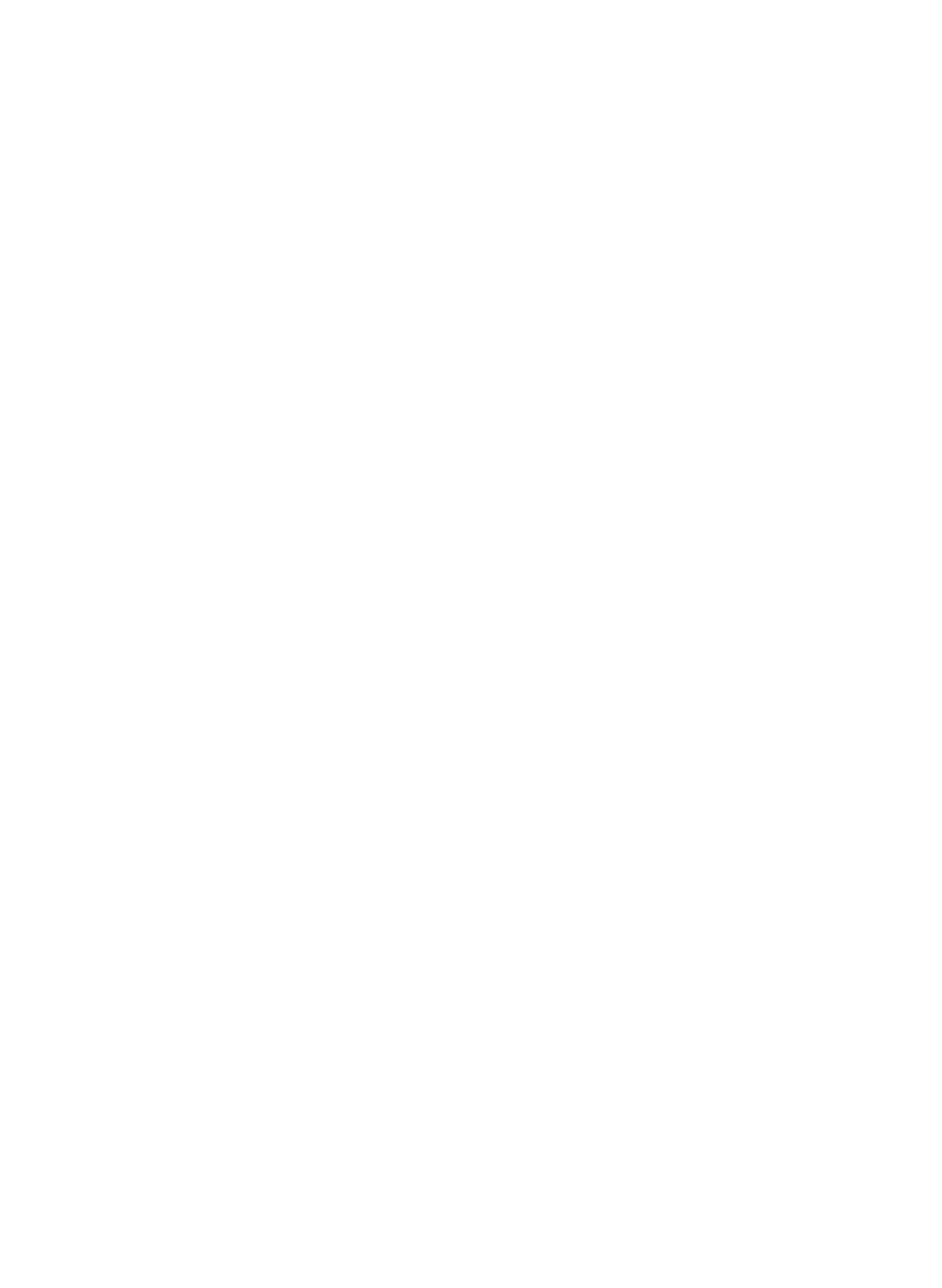The results show that the top ranking firm in 2000 gave its employees stock bonuses worth NT\$ 6,116,595 per person in that year, while the top ranking firm in 1998 only shared NT\$ 2,977,088 per employee in stock. And the amount of stock value per employee went up to NT\$25,150,000 at the top ranking Taiwan-style ESOP firm in 2002. The data reveal that a group of very profitable high-tech companies share a great amount of stock bonuses with their employees. In particular, some firms allow their employees to sell their stock as bonuses immediately upon receiving.

Taiwan-style ESOP have, to certain extent, generated several advantages both from employers' and employees' perspectives. It is reported that they have been an effective mechanism for attracting and retaining employees (*Tien-Hsia Magzine*, 1997; *Today Weekly*, 1998). Many foreign multinational corporations in Taiwan (e.g., IBM, HP, Philips, Texas Instruments, etc.), previously viewed by job searchers as the best firms to work for, are now confronted with "fierce warfare" with local high-tech firms for the talented. And many foreign companies also lost some of their most valued employees when some local high-tech firms recruited them with highly valuable stock bonuses. In some companies, profit sharing and employee stock bonus represent large shares of their total payroll costs (Fong, 1998). This parallels the experience in U.S. high-tech firms (Smith, 1988).

Despite the advantages Taiwan-style ESOPs possess, the plans have also brought out several problems. First and foremost, Taiwan-style ESOP dilute the interests of outside shareholders to a great extent. And this dilution of interests has led to severe criticisms among outside shareholders as well as some academics.

Secondly, some plans adopted by Taiwan's semiconductor firms manufacturing SRAM chips were sued by American SRAM firms for "dumping" practices in 1998. Owing to differences in accounting systems between Taiwan and the U.S., stock bonuses in Taiwan are not counted as payroll costs. In the American system, these bonuses should be counted as payroll cost. Thus, American SRAM firms claimed that Taiwan's counterparts 'dumped' their products in the U.S. market because the selling prices were lower than unit production costs. This dramatic development suggests potentially far-reaching implications of globalization for national practices of employee financial participation, perhaps eventually bringing some of these practices, at the very least their tax treatments, under the umbrella of trade agreements.

Thirdly, Taiwan-style ESOP operate effectively in profitable firms, but not in less profitable ones, showing their limited role in stabilization and expanding workplace incentives. Moreover, as the plans reward employees for previous performance, but not for future performance, this also reduces their long-term incentive effects.

#### **. THEORY AND EVIDENCE**

#### **3.1 Performance Effects: Productivity and Profitability**

Economic theories take two competing perspectives on the performance effects of profit sharing and employee stock ownership. On the one hand, theories argue that profit sharing and employee stock ownership can enhance firm performance. On the other hand, others predict that these incentives may deteriorate firm performance.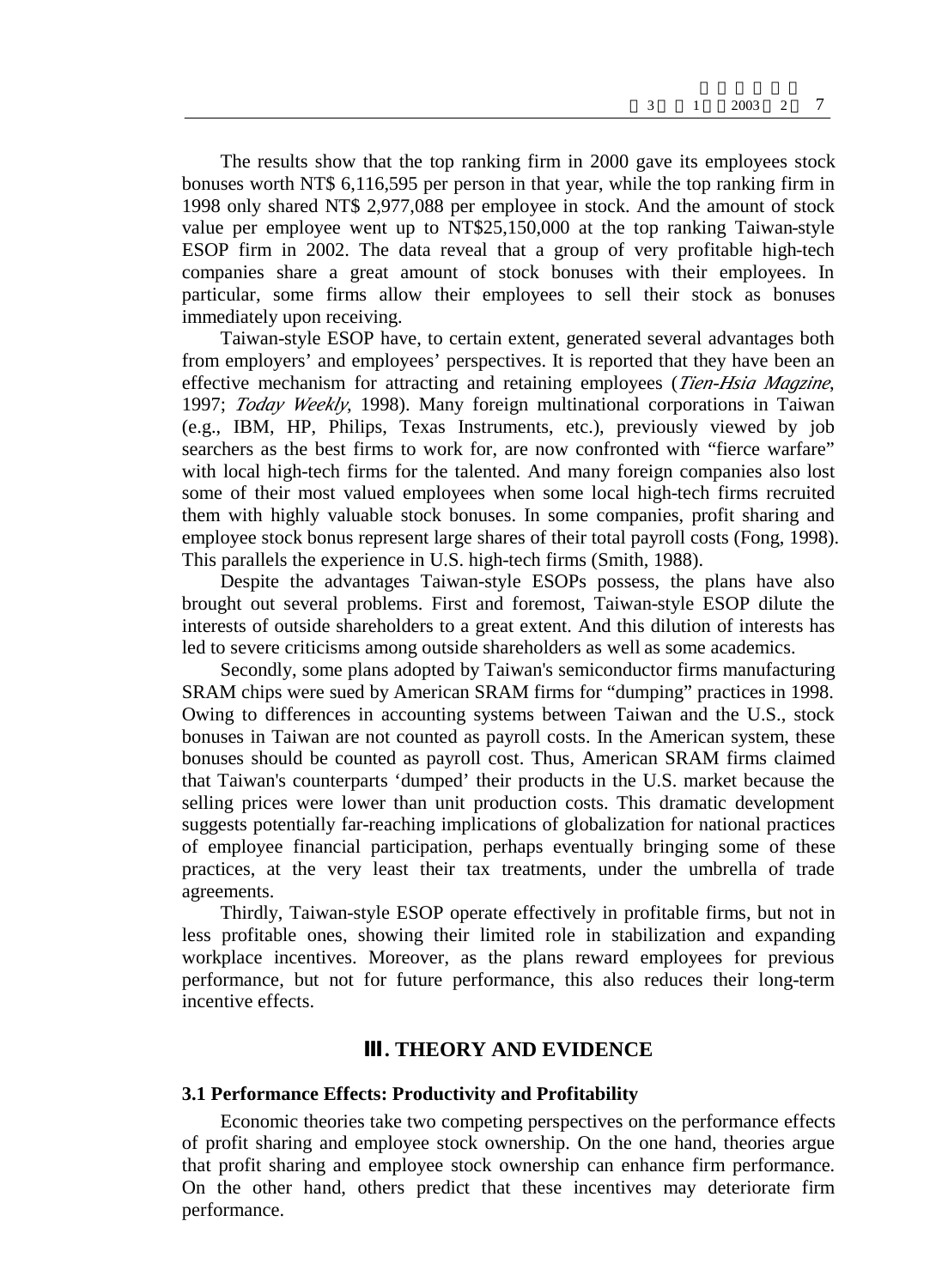Theoretical rationales for the positive performance effects of profit sharing and employee stock ownership are many folds. First and foremost, it is argued that profit sharing and employee stock ownership can induce employees to put forth extra efforts or figure out ways to improve operational efficiency,<sup>4</sup> thereby enhancing individual and organizational performance (Ben-Ner & Jones, 1995; Blasi, Conte, & Kruse., 1996). The rationale behind this argument is that the expectancy of high future cash and/or stock bonuses depending on the firm's profitability and stock prices motivates them to work harder and smarter. In particular, the motivational and performance effects can be large when these incentives are broad-based and share a substantial amount of profits in cash and/or in stock with employees (Jones & Kato, 1995). Second, due to their linkage to a firm's profitability, profit sharing and employee stock ownership can attenuate agency problems inherent in a fixedwage employment contract and reduce the conflict of interests between the owner and the employees (Kruse,  $1993$ ).<sup>5</sup> With this interest realignment, the employees will be more committed to the firm's objectives and strive to accomplish the firm's ultimate goals, notably high profitability, in that higher profitability will lead to higher cash profit sharing and stock bonuses (Chen & Wong, 2001). Third, when the payment of profit sharing and ESOPs is the 'add-on' portion to the total remuneration of an employee, this portion may have an 'efficiency-wage' effect that can reduce employees' shirking and turnover problems, attract better qualified job applicants, and foster reciprocity in social exchange between the firm and employees (Akerlof & Yellen, 1986; Yellen, 1984). All these can facilitate the accumulation of firm-specific human capital and then organizational competencies, thereby improving firm performance. Fourth, profit sharing and ESOPs can create peer group pressures and motivate employees to monitor co-workers to enforce high performance standards across the firm (Kruse, 1993). More important, these group incentives can encourage cooperation among employees due to the nature of interdependence of these incentives (Weitzman & Kruse, 1990). Cooperation may foster the evolution of a group norm and thereby enhance firm performance (Kandel & Lazear, 1992; Lazear, 1992). In addition, cooperation may facilitate information flow in the firm and increase flexibility in management, thereby improving firm performance (Ben-Ner, Kong, & Han, 2002; Strauss, 1990).

The theoretical arguments against the performance effects of profit sharing and employee stock ownership are based on economic theory of problems assciated with group incentives. First, it is claimed that group incentives such as profit sharing and employee stock ownership may induce free-rider problems among employees in

<u>.</u>

<sup>4</sup> Based on his personal experiences, Morris Chan, CEO of Taiwan Semiconductor Manufacturing Co. (TSMC), said that high rewards lead to innovation. TSMC is one of Taiwan's high-tech firms that implemented profit sharing and Taiwan-style ESOPs as well as shared a large portion of profits with her employees on a broad basis in previous years. Such sharing can explain her economic success during the past fifteen years.

<sup>5</sup> Hsin-chen Tsao, CEO of the second large semiconductor manufacturer in Taiwan (i.e., UMC), agreed that profit sharing and Taiwan-style ESOPs in his company improved labor relations and enhanced employees' loyalty and organizational commitment. Profit sharing and Taiwan-style ESOPs are rewards for 'intrapreneurship', while fixed pay is the payment for being 'hired employees' (Tsao, 1999).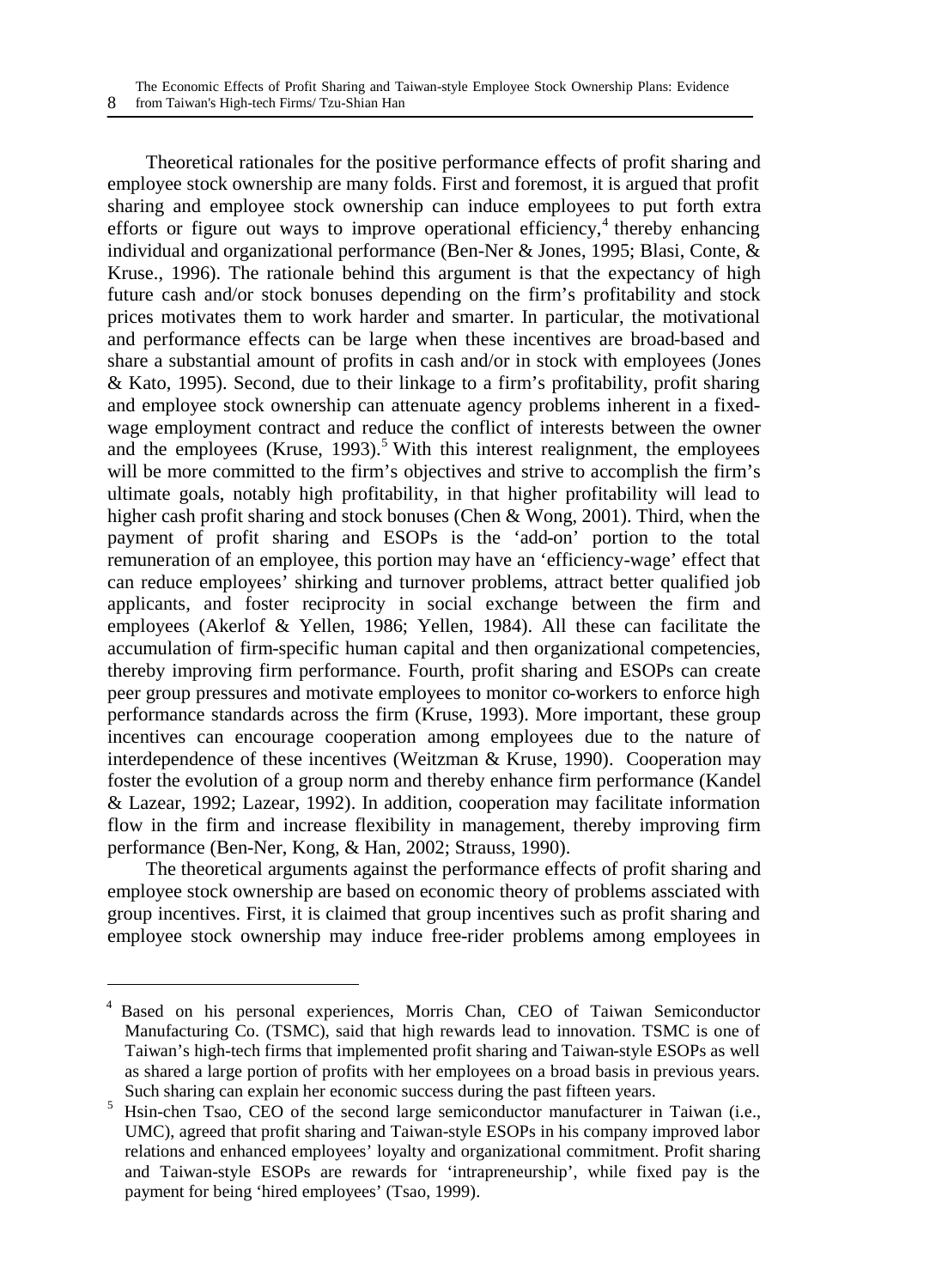which the individual employee may have incentive to shirk when the group incentives are shared equally and the connection between individual efforts and reward is weak (Blasi, Conte, & Kruse, 1996). If the free-rider problems prevail, the performance of the firm under group incentives may deteriorate because participants in such 'Prisoner's Dilemma' game will lead to sub-optimal equilibrium (Kruse, 1993). The second argument against the performance of group incentives draws on the theory of team production (Alchian & Demsetz, 1972; Jensen & Meckling, 1979). This theory posits that optimal monitoring requires that management of the firm be the 'residual claimant' to the equity of the firm. If profits are shared with employees under group incentives, management's motivation to supervise employees will be diluted, thereby reducing firm performance.

When discussing the performance effects of profit sharing and employee stock ownership, researchers should look carefully at the reality of the workplace in a particular context. In Taiwan's high-tech firms, evidence indeed shows that the arguments in favor of the performance effects of profit sharing and employee stock ownership are more applicable to explain the positive effects of such sharing schemes. Based on my personal contact and interviews with top management of many high-tech firms in Taiwan, most of them agreed that profit sharing and employee stock ownership led to favorable human resource outcomes (e.g., attraction, retention, motivation and accumulation of firm-specific human capital) and positive organizational behaviors (e.g., loyalty, organizational commitment). And these positive outcomes did help enhance performance in the firm. This manifests itself in the rapid growth of Taiwan's high-tech industries in the past two decades. A large sharing of stock in some firms creates a high degree of the sense of psychological ownership and its behavioral consequences, which are usually prosocial and productive. This phenomenon is particularly evident in some Taiwan's high-tech firms that share a large portion of profits with their employees. For instance, Lien-Fa Technology Co., a successful IC designer in Taiwan, distributed stock in the value of approximately US\$ 514,285 on average to each employee in 2001 and US\$ 739,705 in 2002, respectively. In reality, the shares of stock bonuses in most firms are not equally distributed while depending on performance, seniority, position level and others. In other words, top performers and management can receive much more stock bonuses. And such design has a great potential in reducing 'free-rider' problems frequently occurring in group incentives and increase management's incentive to supervise. Till now, this record has reached the historical peak in sharing of profits and stock bonuses with employees in Taiwan. Although less than the amount Lien-Fa shared with its employees, Taiwan-style profit sharing and ESOPs indeed seem to lead to motivational effects in attraction, retention and performance.

#### **3.2 Employment Effects**

Prior research on the employment effects of profit sharing and employee stock ownership focuses largely on the level or change in employment. It has been argued that these group incentives with the nature of flexibility have stabilizing effects on employment variability. Theoretical underpinning of this argument is primarily based on Weitzman's work (1983, 1984, 1985, 1986). According to Weitzman's theory, the fixed portion of the total compensation represents the marginal cost of labor, while the variable pay is the flexible part which is not considered as part of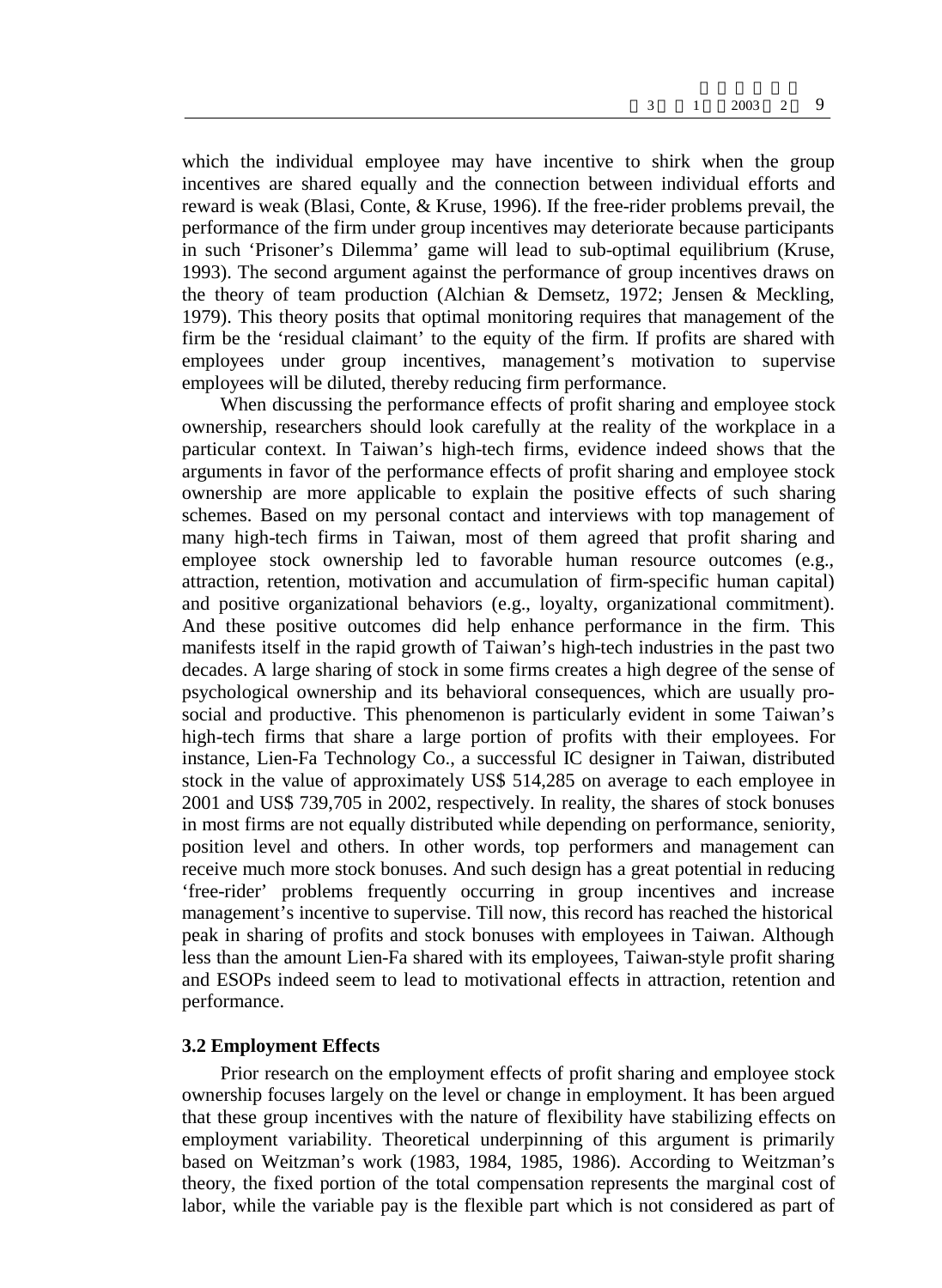the marginal cost. Standard economic theory states that a firm's employment decisions are based on the equilibrium between the marginal revenue of labor and its marginal cost. Firms with profit sharing and employee stock ownership may have lower marginal costs of labor than that of firms with fixed-wage systems. Thus, firms with such flexible payment systems will have incentive to retain workers when business shocks occur and to hire unemployed workers who may appear in the labor market (Kruse, 1993). As a consequence, profit sharing and employee stock ownership may have less variability on the employment level when negative demand shocks occur.

Although the flexible payment system may have a stabilizing effect on employment as predicted by Weitzman's theory, its actual employment effects may also be contingent on the effects of other factors, such as economic conditions, labor productivity and real wage changes (Biagioli & Curatolo, 1999). During economic downturn, the flexible payment system may provide downward flexibility so that it can retain workers than the fixed wage system. Prior studies examining the employment effects of the flexible payment system focus largely on this scenario, namely negative demand shocks. Relatively few studies have investigated the employment effects of profit sharing and employee stock ownership when firms are at a rapid growth stage due to increased demand for their products and/or services. During such economic upswing, one possible scenario concerning the employment effect is that the flexible payment system may give firms a wider leeway for hiring more workers than the fixed wage system, thereby increasing the employment level and growth. The other scenario is that profit sharing and Taiwan-style ESOPs may help them establish firm-specific core competencies and then long-term competitive advantages that are prerequisites for their future growth and success in the competitive markets and hence increase the employment level. It seems that the latter tallies more with the reality of the developments of Taiwan's high-tech industries in the past fifteen years.

During the period under investigation (1989-1998), Taiwan's high-tech industries were at the stage of rapid growth in terms of their shares in the manufacturing sector. Many high-tech firms were initially small-sized startups and eventually emerged as large firms. Among them, many firms have expanded their businesses internationally and substantially increased the size of workforce. Profit sharing and Taiwan-style ESOPs are regarded as one of critical success factors for these high-tech firms (Chen & Wong, 2001).

#### **3.3 Wage Effects**

In contrast to the research on the performance and employment effects of profit sharing and employee stock ownership, less work has been done on their wage effects, that is worthy of an in-depth investigation. In many cases, profit sharing and employee stock ownership serve as a substitution for a fixed part of the total compensation (Biagioli & Curatolo, 1999). This feature gives firms with such group incentives some flexibility in adjusting their labor costs according to demand variations. Nevertheless, firms adopting these flexible payment systems also have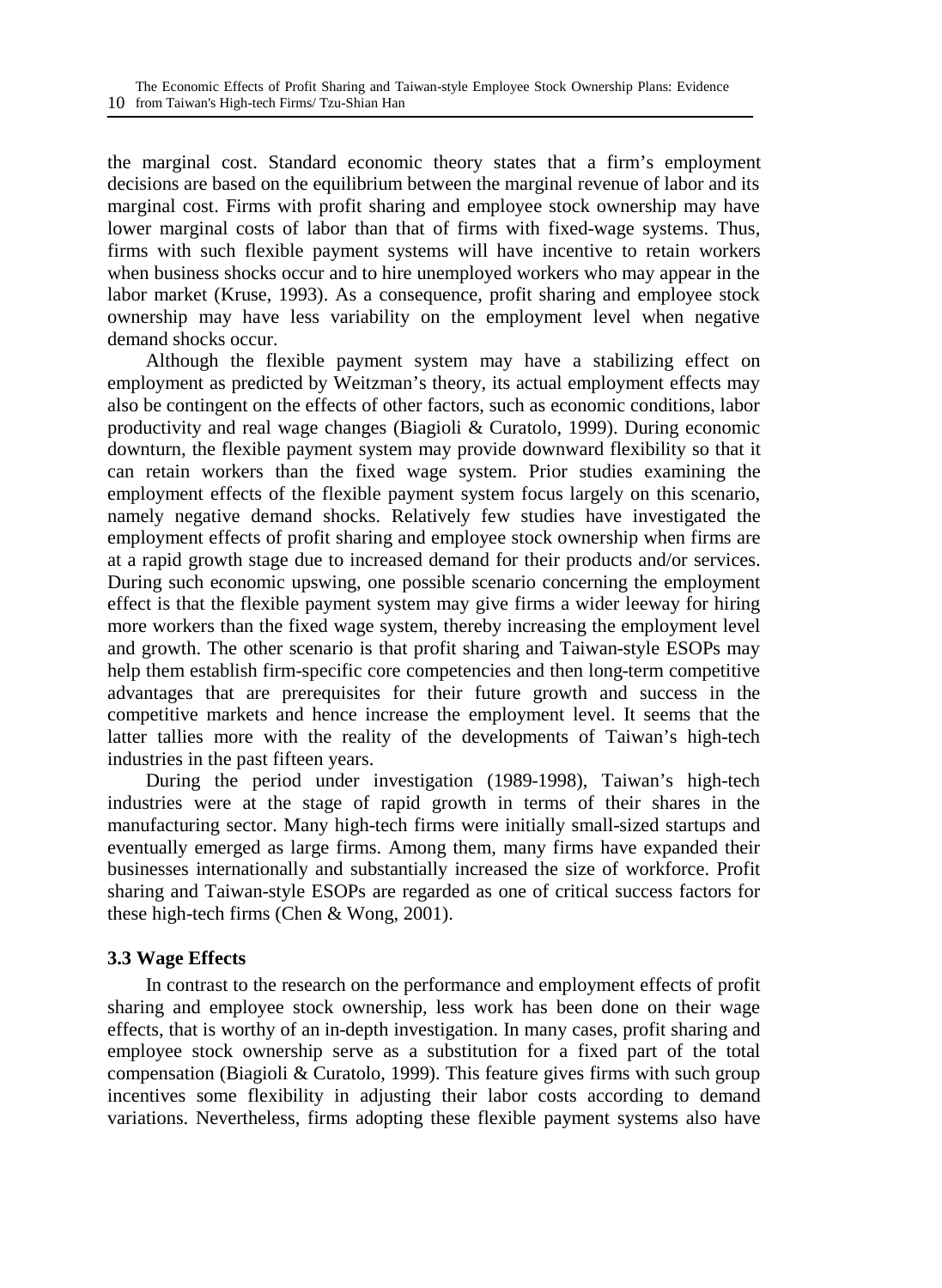other aggressive objectives to achieve, in particular that of profitability.<sup>6</sup> If profit sharing and employee stock ownership can have large incentive effects on performance, they must possess efficiency-wage characteristics that can attract better job applicants, retain and motivate them to not only work harder but also work smarter (Akerlof & Yellen, 1986; Ben-Ner, Kong, & Han, 2002; Yellen, 1984; Kruse, 1993).

Profit sharing and Taiwan-style ESOPs have gained popularity in Taiwan's high-tech industries since the mid-1980s (Chin, Han, & Smith., forthcoming). Reasons for the prevalence of these group incentives in Taiwan's high-tech industries are as below. First, high-tech firms are having great demands for highcaliber human resources, in particular engineers in various areas (e.g., research and development, quality etc.), that are scarce in the labor markets and critical for the success of the firm. In order to attract such talented personnel, many high-tech firms in Taiwan have adopted profit sharing and Taiwan-style ESOPs as a lure.<sup>7</sup> Second, except the attraction function, firms also use profit sharing and Taiwan-style ESOPs as the retention and development mechanisms for firm-specific human capital to enhance the firm's competence and performance. Lastly, job searchers with unique human capital view sharing of profits and ownership as one of the most important reasons for joining the firm. Given the large share of profits and stock values in total compensation in many companies and positions inside the firm, profit sharing and Taiwan-style ESOPs have indeed increased the annual earnings of their employees, as well as produced a group of wealthy "high-tech" people in Taiwan's society.

#### **. METHODOLOGY**

#### **4.1 Data**

 $\overline{a}$ 

The data set used in the study comprises 11 years (1989-1999) of rich firmspecific accounting, profit sharing, employee stock bonus plans and payroll information on 115 firms in the information technology (IT) industry, whose stock is publicly traded in Taiwan's stock markets. These data were collected by Taiwan Economic Journal (TEJ), a private agency conducting financial data collection of all publicly-traded companies in Taiwan. This data set is equivalent to that of COMPUSTAT data set in the United States. By focusing on single industry, we are able to control for heterogeneity problems that may trouble many prior studies. Further, our panel data allow us to control for fixed effects and the endogeneity problem that might lead to estimating biases when examining the economic effects of profit sharing and Taiwan-style ESOPs. To attenuate such biases, we include firm-specific fixed effects as well as time dummies by using least square dummy variables (LSDV) method and lagged variables of endogenous variables (i.e., fixed

<sup>6</sup> In Taiwan's high-tech industries, firms implementing profit sharing and Taiwan-style ESOPs distribute bonuses depending primarily on the level of the firm's profitability in the previous year. As a consequence, the pay-out due to this sharing varies across time in each firm.

<sup>7</sup> Concerning the effects of profit sharing and Taiwan-style ESOPs on recruitment in Taiwan's high-tech firms, take TSMC as one example. At TSMC, it is not uncommon that operators performing operational tasks hold high academic degrees that can be done by high-school graduates.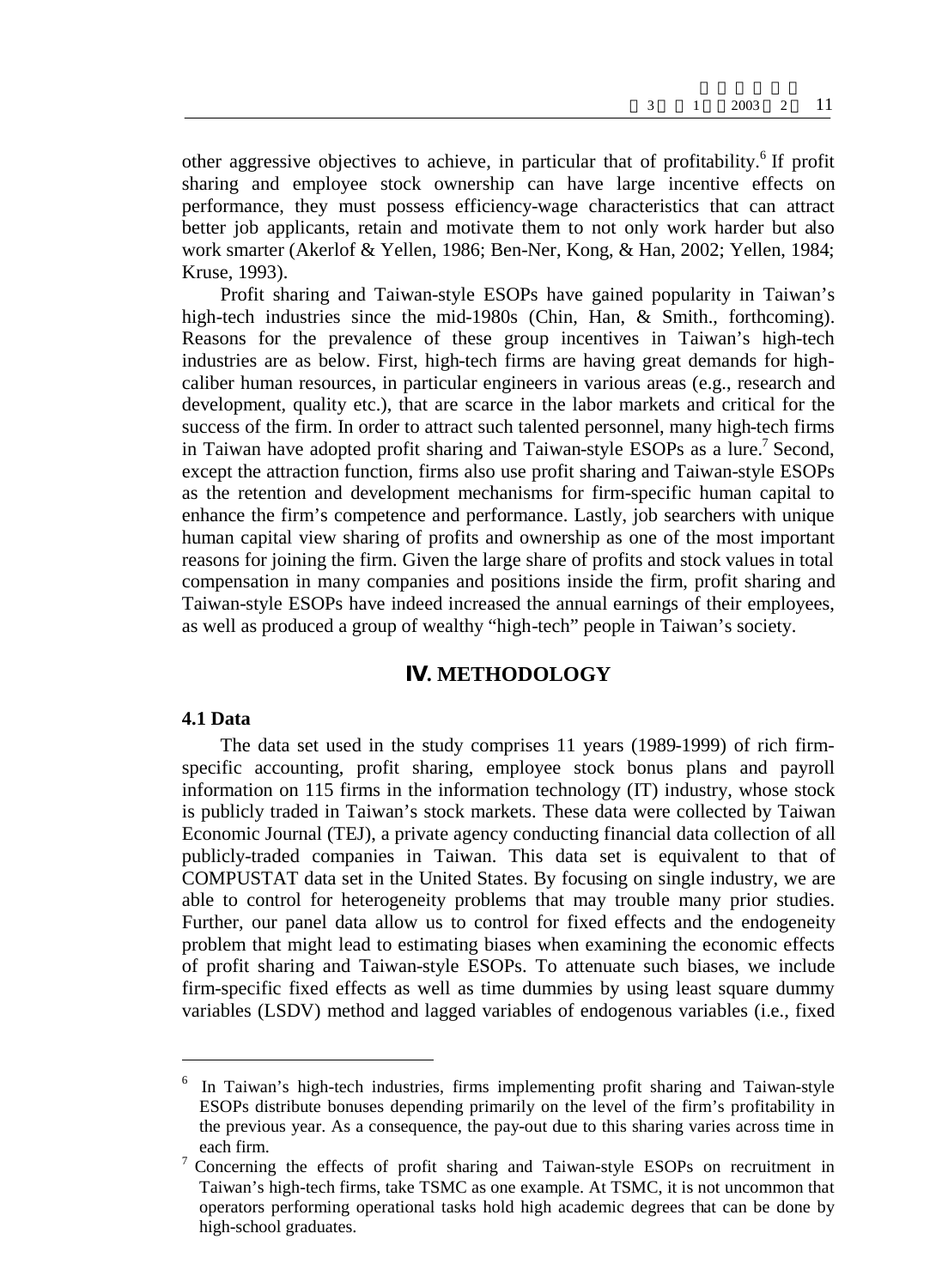capital, number of employees, profit sharing and employee stock bonus plans) as explanatory variables (Greene, 1993).

Table 3 illustrates the definitions of variables used in the study and the corresponding mean values and standard deviations associated with these variables.

|                              | <b>Description</b>                                                                                    | <b>Mean</b> | S.D.    |
|------------------------------|-------------------------------------------------------------------------------------------------------|-------------|---------|
| <b>Dependent Variables</b>   |                                                                                                       |             |         |
| Log (Sales) <sub>it</sub>    | Natural logarithm of sales revenue in firm $i$ at year<br>$\boldsymbol{t}$                            | 21.6953     | 1.3815  |
| $ROA_{it}$                   | Returns on assets in firm $i$ at year $t$                                                             | 7.1044      | 10.1169 |
| $LogL_{it}$                  | Natural logarithm of number of employees in firm $i$<br>at year $t$                                   | 6.4584      | 1.0473  |
| Log TOTCOM $_{it}$           | Natural logarithm of total compensation in firm $i$<br>at year $t$                                    | 12.0717     | 0.9009  |
| <b>Independent Variables</b> |                                                                                                       |             |         |
| $\text{Log } K_{i,t-1}$      | Natural logarithm of fixed capital in firm $i$ at year<br>$t-1$                                       | 20.0473     | 1.5361  |
| $\text{Log } L_{i,t-1}$      | Natural logarithm of number of employees in firm $i$<br>at year $t$ - $I$                             | 6.4265      | 1.0286  |
| $Log(Sale)_{t-1}$            | Natural logarithm of sales revenue in firm $i$ from<br>year $t-2$ to $t-1$                            | 21.5897     | 1.3429  |
| Log TOTCO $M_{t-1}$          | Natural logarithm of total compensation in firm $i$ at<br>$t-1$                                       | 12.0051     | 0.8763  |
| $PS_{i,t-1}(Dummy)$          | Dummy for the presence of cash profit sharing in<br>firm <i>i</i> at year $t$ - $I$ (1 = yes, 0 = no) | 0.5032      | 0.5002  |
| $PS_{i,t}$ (Asset Ratio)     | (total cash profit sharing payment/total assets) in<br>firm $i$ at year $t$ - $I$                     | 0.1258      | 0.3301  |
| PS $_{i.f.}$ (Salary Ratio)  | (total cash profit sharing payment/total payroll) in<br>firm $i$ at year $t$ - $I$                    | 0.7024      | 3.9573  |
| ESOP $_{i.f.}$ (Dummy)       | Dummy for the presence of Taiwan-style ESOPs<br>in firm <i>i</i> at year $t$ - $I$ (1 = yes, 0 = no)  | 0.4369      | 0.4962  |
| ESOP $_{i,t}$ (Asset Ratio)  | (total Taiwan-style ESOP payment/total assets) in<br>firm $i$ at year $t$ - $I$                       | 0.2780      | 0.6186  |
| ESOP $_{i,t}$ (Salary Ratio) | (total Taiwan-style ESOP payment/total payroll) in<br>firm $i$ at year $t$ - $I$                      | 1.4291      | 3.0825  |
| $FIRM_i$                     | Vector of firm dummies                                                                                |             |         |
| YEAR,                        | Vector of year dummies (1989-1998)                                                                    |             |         |

|  |  | <b>Table 3 Variable Definitions and Descriptive Statistics</b> |  |
|--|--|----------------------------------------------------------------|--|
|--|--|----------------------------------------------------------------|--|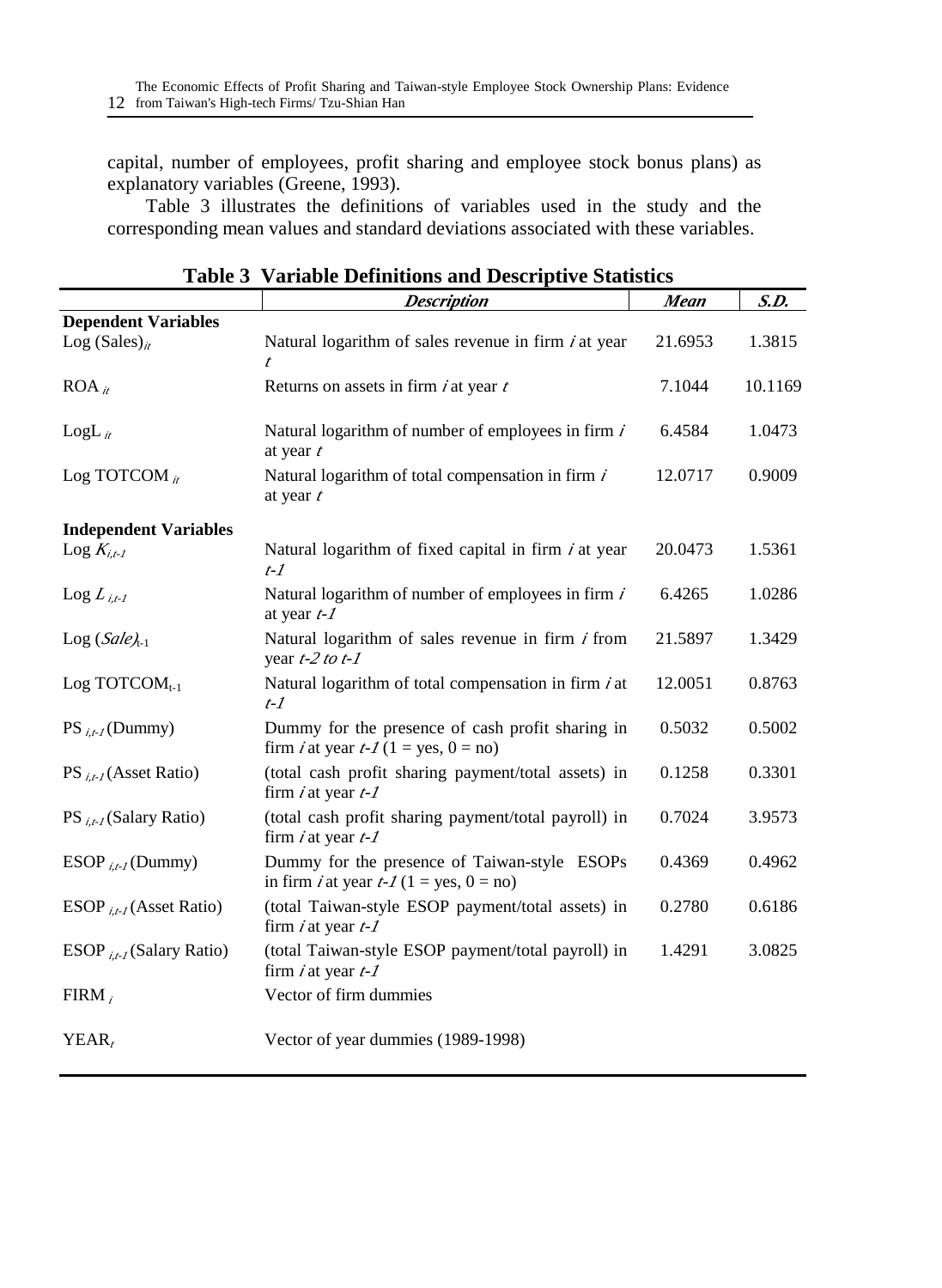#### **4.2 Econometric Specifications**

 $\overline{a}$ 

### **Performance Effects: Productivity and Profitability<sup>8</sup>**

Most of previous studies on the performance effects of profit sharing and Taiwan-style ESOPs employ the Cobb-Douglas production function as the major estimating technique.<sup>9</sup> In this paper, I follow this traditional approach used by prior researchers in studying the performance effects of employee financial participation (Fakhhakh & Perotin, 2000). In order to control for firm-specific fixed effects (e.g., corporate culture, good leadership, organizational climate, management style, quality or workforce etc.) that are not measurable but have significant impact on firm performance, I adopt least square dummy variable (LSDV) method to include 114 firm dummies for this purpose. Also, firm performance may differ across time due to external time effects, such as economic turbulence, reorganization, changes in management, and so forth (Greene, 1993). To control for such time effects, ten year dummies were included in the estimating equations (Fakhfakh & Perotin, 2000; Kruse, 1993). Another crucial methodological problem that oftentimes troubles studies using cross-section data is the endogeneity of included variables on the right hand side of the estimating equations, thereby leading to biases in estimating the effects of these employee financial participation schemes. Given that the data used here are panel in nature, the above-mentioned concerns and problems can be taken into consideration and resolved. This paper follows prior studies using one-period lags of endogenous variables in the production function to attenuate the simultaneity biases, including fixed capital, number of employees and various measures of employee financial participation (Ben-Ner, Kong, & Han, 2002; Jones & Kato,  $1995$ ).<sup>10</sup>

<sup>8</sup> From empirical evidence, profit sharing and Taiwan-style ESOPs do lead to high firm performance and industrial growth in the IT sector, in particular ESOPs based on my personal interviews of many managers in high-tech industries. Recently, the debates on the effectiveness of Taiwan-style profit sharing and ESOPs have been heightened. Morris Chang, the chairman of TSMC, criticized that this incentive scheme would have adverse impact on human capital accumulation in the long run because they strongly reduced the willingness of young graduates in science and technology from universities to study abroad. However, it is doubtful that the reduction of willingness to study abroad is due to Taiwan-style profit sharing and ESOPs. But Mr. Chang still recognized that Taiwan-style profit sharing and ESOPs were really strongly attractive to the talented people, even from abroad. And many famous CEOs and argued that the success of Taiwan's high-tech developments is, to a great extent, due to Taiwan-style profit sharing and ESOPs for their strong motivational effects.

 $9^9$  For a comprehensive literature review of econometric studies on the productivity effects of employee financial participation, see Ben-Ner, Han, & Jones (1996) and Kruse (1993).

<sup>&</sup>lt;sup>10</sup> Given the nature and reality that Taiwan-style ESOPs tend to be short-term and based on the profitability of the year prior to the stock is allocated, it is plausible that Taiwan-style ESOPs are more likely to generate short-term performance effects rather than long-term results. Thus, we use one year lagged variables to examine the economic effects of employee financial participation to verify the above-mentioned arguments. Following your suggestions, we performed lagged variables at t-2 to examine the effects of profit sharing and ESOPs. The results showed that the coefficients are positive but insignificant, implying that profit sharing and Taiwan-style ESOPs tend to have short-term effects. In conclusion, our results showed that profit sharing and ESOPs led to firm performance in the next year. The authors also conducted several interviews of managers in some high-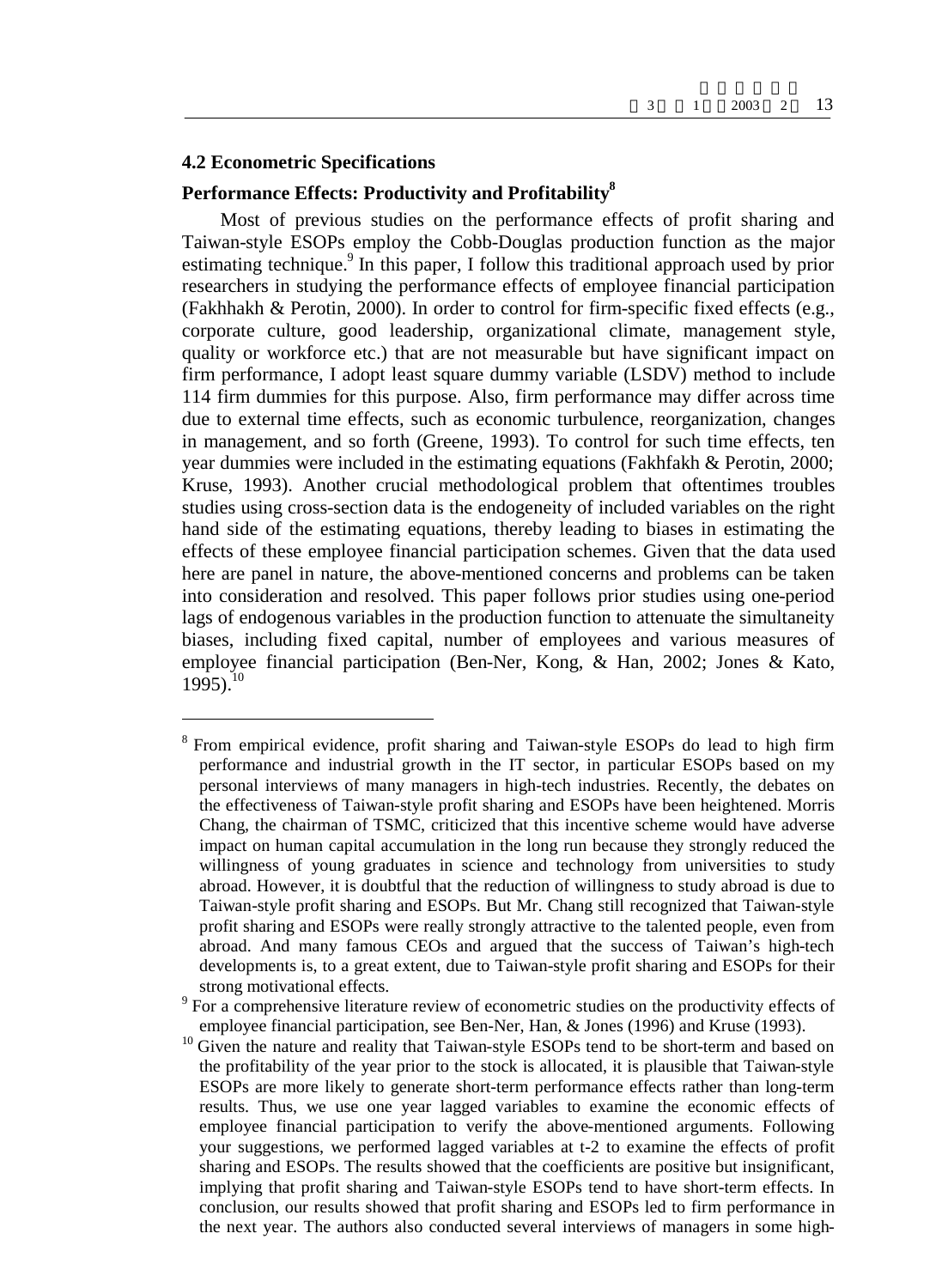In prior econometric studies of the productivity effects of profit sharing and employee ownership, two measures were often used for measuring productivity, including sales (or sales per employee) and value added (or value added per employee) (Ben-Ner, Han and Jones, 1996). Due to the data set limitation, sales volume is readily available for this study. And our analyses primarily refer to productivity measured in the logarithm of sales volume (Bradley, Estrin and Taylor, 1992; Kumbhakar and Dunbar, 1993; Wadhwani and Wall, 1990). The definitions of the major variables in this study appear in Table 3.

A standard Cobb-Douglas production function with the augmented element of profit sharing and Taiwan-style ESOPs can be specified as below,

Log(Sales)<sub>ii</sub> = 
$$
r_0 + r_1 Log K_{i,t-1} + r_2 Log L_{i,t-1} + r_3 PS_{i,t-1} + r_4 ESOP_{i,t-1} + u_f FIRM_i + u_f YEAR_i + v_{it}
$$
 (1)

$$
ROA_{it} = r_0 + r_1 Log K_{it-1} + r_2 Log L_{it-1} + r_3 PS_{it-1} + r_4 ESOPs_{it-1} + u_1 FIRM_i + u_2 YEAR_t + v_{it}
$$
\n(2)

Where,

 $r_1$  and  $r_2$  = coefficients of the production function shift associated with  $\text{Log}K_{i,t}$ and  $LogL_{i,t-L}$ 

 $r_3$  and  $r_4$  = coefficients for profit sharing and ESOPs at firm *i* in year *t-1*,  $u_i$  = a vector of coefficients for FIRM and YEAR,  $V_{it}$  = error term.

#### **Employment Effects**

To examine the employment effects of profit sharing and Taiwan-style ESOPs, this study primarily focuses on employment level. Equation (3) specifies the relations between employment level and its determinants as below,

$$
LogL_{ii} = \{o + \{f_{i}Log(Sale)_{i,i} + \{glogTOTCOM_{i,i} + \{gPS_{i,i} + \{gESOP_{i,i-1} + \sigma\}PIRM_{i} + \tau_{g}YEAR_{i} + \hat{m}\}\}
$$
\n
$$
(3)
$$

where,

<u>.</u>

 $f_i$  = coefficients for independent variables in the equation,  $t_i$  = a vector of coefficients for FIRM and YEAR,  $\hat{i}$  = error term.

#### **Wage Effects**

According to the theoretical discussions, this study develops the empirical loglinear specification for the wage determination equation in the following equation,

LogTOTCOM<sub>*ii*</sub> = 
$$
{}_{0^+}
$$
  ${}_{1}LogL_{i,t-1}$  +  ${}_{2}PS_{i,t-1}$  +  ${}_{3}ESOP_{i,t-1}$  +  $X_{1}FIRM_{i}$  +  $X_{2}YEAR_{i}$  +  $\zeta_{i}$  (4)

tech firms to seek their opinions on the validity of these results. Most of them thought our results reflected their experiences.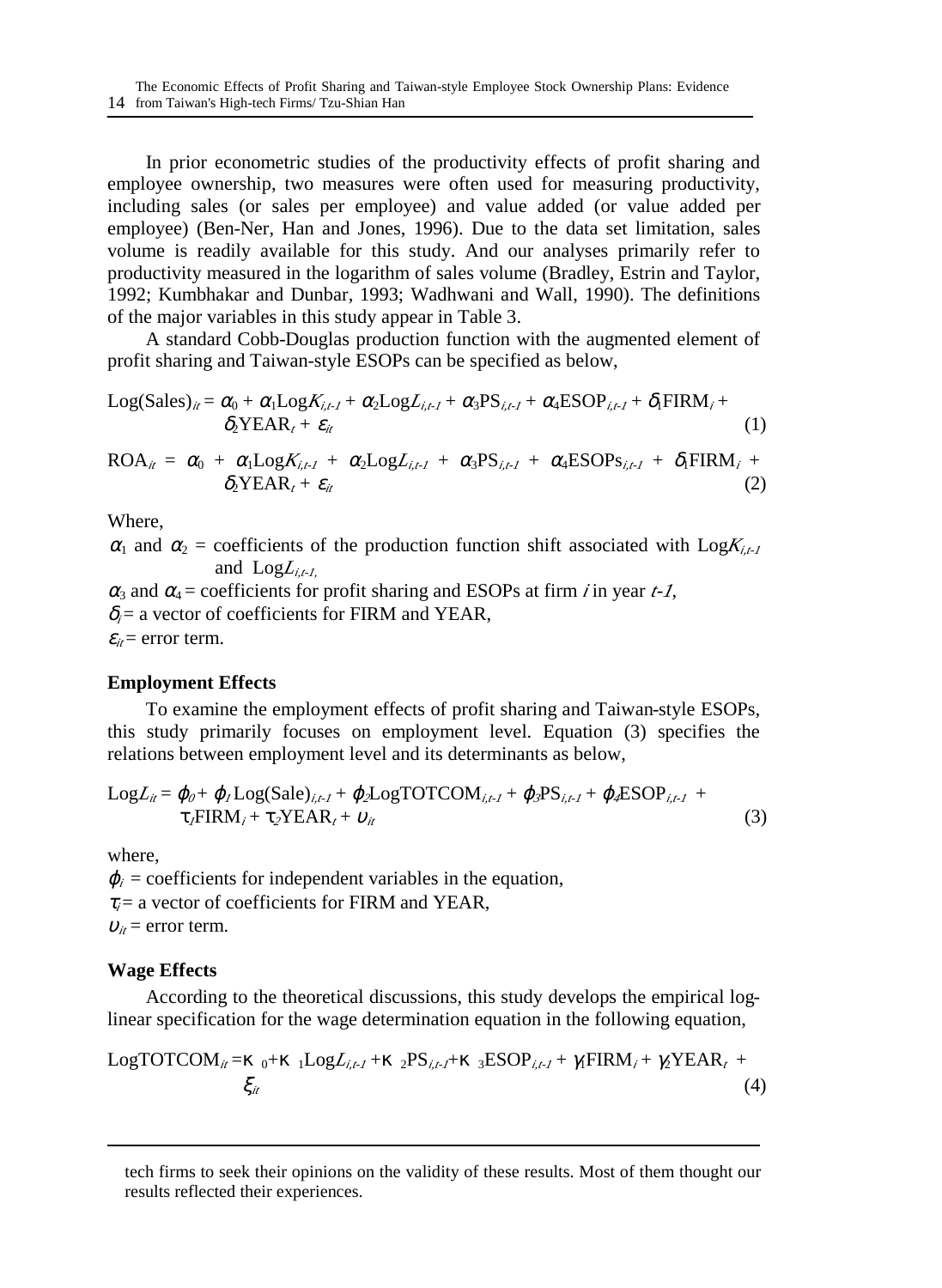Where,

 $i =$  coefficients of independent variables,  $x_i$  = a vector of coefficients for FIRM and YEAR,  $\varsigma_{it}$  = error term.

Given the nature of time-series data, first-order autocorrelation may be a concern using ordinary least square (OLS) estimation since it may violate the assumption of no correlation among the disturbance terms in the classical linear regression model. In order to solve this problem, we employed generalized least squares (GLS) estimation method suggested by prior research (e.g., Fakhfakh & Perotin, 2000). GLS estimation is possible to produce a linear unbiased estimator with a smaller variance-covariance matrix. In other word, the GLS estimators are more efficient (Kennedy, 1993).

#### **. RESULTS**

#### **5.1 Performance Effects: Productivity and Profitability**

Concerning the performance effects of profit sharing and Taiwan-style ESOPs, this paper focuses on two popular performance measures in business research, namely productivity and profitability. Table 4 presents the estimates of the effects of profit sharing and Taiwan-style ESOPs on productivity measured by natural logarithm of sales revenues and profitability measured by returns on assets (ROA). The variables for profit sharing and Taiwan-style ESOPs consist of three different measures, accounting for the presence and degree of employee financial participation in firm's profitability. And the presence and degree of this sharing may imply the enhancing effects on motivation and firm performance.

Except the variable for the total pay-out for cash profit sharing as percentage of total payroll, the majority of explanatory variables in this table are found to be positively associated with the measure of productivity at the 5 percent significance level. *Eq. 4-1* and *Eq. 4-2* illustrate that the presence of cash profit sharing and Taiwan-style ESOPs and their shares as percentages of total assets may raise productivity by 11-13 percent. And these results seem to be consistent with prior research in this subject (e.g., Fakhfakh & Perotin, 2000). Besides the effects of the existence of employee financial participation, this article includes another variable to catch the productivity effects of the degrees of profit sharing and Taiwan-style ESOPs. *Eq. 4-3* shows that only Taiwan-style ESOPs payment as the percentage of total payroll raises productivity by 1.8 percent.

*Eq. 4-4* to *Eq. 4-6* present the empirical results for the effects of profit sharing and Taiwan-style ESOPs on profitability measured by returns on asset. Consistency with the results in *Eq. 4-1* to *Eq. 4-3*, except the variable of  $PS_{t-1}$  (Salary Ratio), all other variables of employee financial participation are statistically positively associated with the profitability measures at the 5 percent significance level. These results may reflect the phenomenon in that profitability is usually in tandem with productivity.

In sum, these results seem to provide strong evidence for the performance effects of cash profit sharing and Taiwan-style ESOPs in Taiwan's high-tech firms. From some anecdotal evidence regarding the practices of profit sharing and Taiwanstyle ESOPs in Taiwan's high-tech firms, more and more companies have offered very luring incentives in cash profit sharing and/or free stock bonuses to their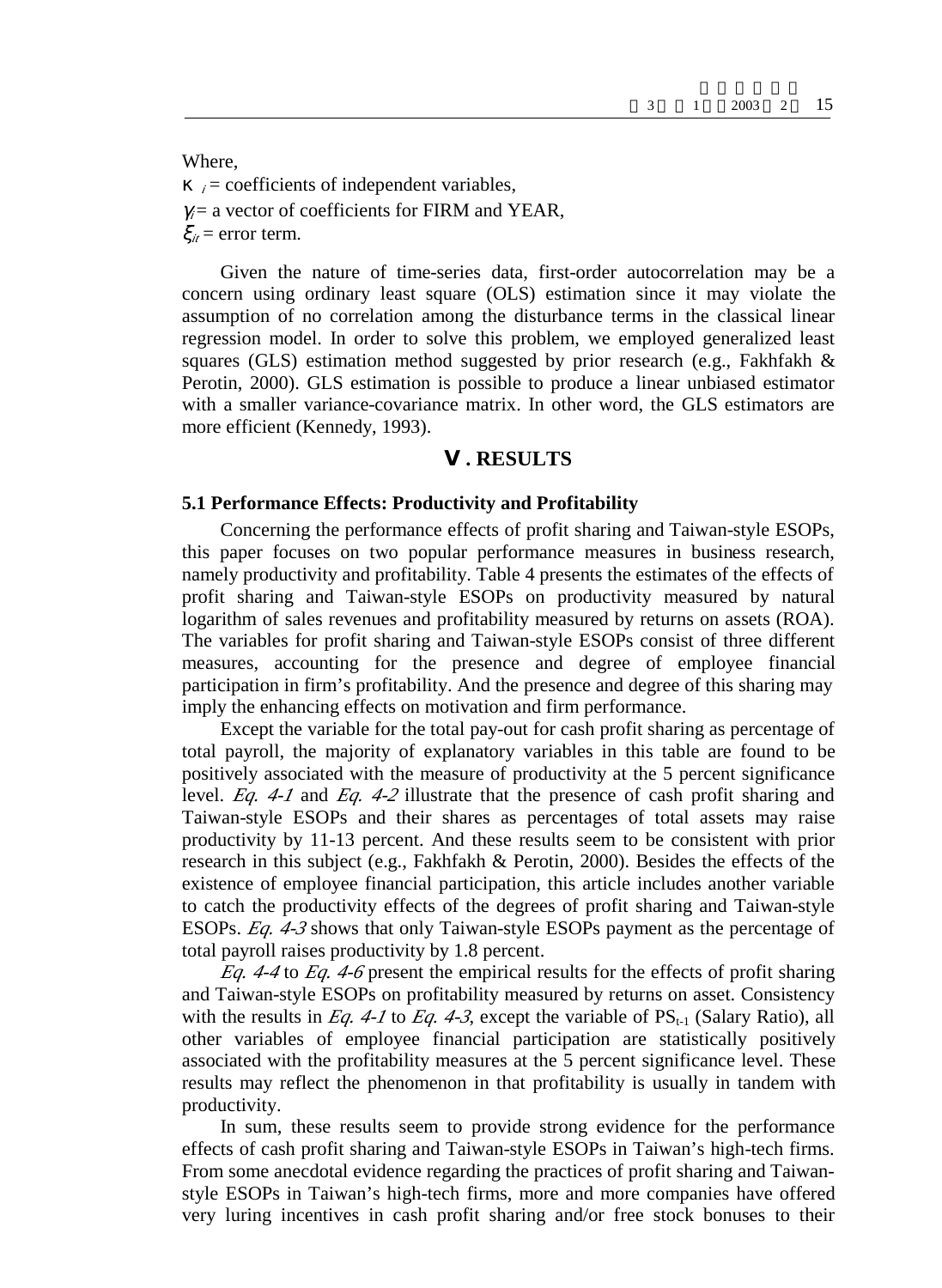employees, in particular managerial and R&D professionals. And these financial incentive schemes provide these firms with competitive advantages in attracting highly qualified job applicants, retaining better employees and even motivate them to put forth more efforts and wisdom that may convert to firm performance.

#### **5.2 Employment Effects**

Table 5 presents the empirical results of the effects of profit sharing and Taiwan-style ESOPs on employment level. From *Eq. 5-1* to *Eq. 5-3*, except  $PS_{t-1}$ (Dummy), all other explanatory variables of the previous year are found to be statistically positively associated with the number of employees of the current year at least at the 5 percent significance level.

|                                |                                                                                    | Log (Sales)                                                                                        |                                                                                                      |                                                                             | <b>ROA</b>                                                                                         |                                                                                                             |
|--------------------------------|------------------------------------------------------------------------------------|----------------------------------------------------------------------------------------------------|------------------------------------------------------------------------------------------------------|-----------------------------------------------------------------------------|----------------------------------------------------------------------------------------------------|-------------------------------------------------------------------------------------------------------------|
| <b>Variables</b>               | Presence of<br>profit<br>sharing/Taiw<br>an-style<br><i><b>ESOP</b></i><br>(Dummy) | Profit<br>sharing/Taiwa<br>n-style ESOP<br>payment,<br>divided by total<br>assets<br>(Asset Ratio) | Profit<br>sharing/Taiwan<br>-style ESOP<br>payment,<br>divided by total<br>payroll<br>(Salary Ratio) | Presence of<br>profit<br>sharing/Tai<br>wan-style<br><b>ESOP</b><br>(Dummy) | Profit<br>sharing/Taiwa<br>n-style ESOP<br>payment,<br>divided by total<br>assets<br>(Asset ratio) | Profit<br>sharing/Taiwa<br>n-style ESOP<br><i>payment,</i><br>divided by<br>total payroll<br>(Salary Ratio) |
|                                | Eq. 4-1                                                                            | Eq. 4-2                                                                                            | Eq. 4-3                                                                                              | Eq. 4-4                                                                     | Eq. 4-5                                                                                            | Eq. 4-6                                                                                                     |
| Constant                       | 15.808***<br>(0.474)                                                               | 15.587***<br>(0.476)                                                                               | 16.106***<br>(0.499)                                                                                 | 57.578***<br>(10.431)                                                       | 52.674***<br>(10.479)                                                                              | $60.338***$<br>(11.382)                                                                                     |
| $Log K_{t-1}$                  | $0.118***$<br>(0.029)                                                              | $0.124***$<br>(0.029)                                                                              | $0.100***$<br>(0.03)                                                                                 | $-2.356***$<br>(0.637)                                                      | $-2.230***$<br>(0.643)                                                                             | $-2.706***$<br>(0.683)                                                                                      |
| $Log L_{t-1}$                  | $0.48***$<br>(0.040)                                                               | $0.495***$<br>(0.04)                                                                               | $0.489***$<br>(0.04)                                                                                 | $-0.550$<br>(0.871)                                                         | $-0.123$<br>(0.874)                                                                                | 0.187<br>(0.922)                                                                                            |
| $PS_{t-1}$<br>Dummy            | $0.113***$<br>(0.027)                                                              |                                                                                                    |                                                                                                      | $2.48***$<br>(0.587)                                                        |                                                                                                    |                                                                                                             |
| $PS_{t-1}$<br>(Asset Ratio)    |                                                                                    | $0.112**$<br>(0.046)                                                                               |                                                                                                      |                                                                             | 3.795***<br>(1.022)                                                                                |                                                                                                             |
| $PS_{t-1}$<br>(Salary Ratio)   |                                                                                    |                                                                                                    | 0.003<br>(0.004)                                                                                     |                                                                             |                                                                                                    | 0.124<br>(0.100)                                                                                            |
| $ESOP_{t-1}$<br>Dummy          | $0.132***$<br>(0.028)                                                              |                                                                                                    |                                                                                                      | $4.23***$<br>(0.610)                                                        |                                                                                                    |                                                                                                             |
| $ESOP_{t}$<br>(Asset Ratio)    |                                                                                    | $0.135***$<br>(0.031)                                                                              |                                                                                                      |                                                                             | 4.073***<br>(0.688)                                                                                |                                                                                                             |
| $ESOP_{t-1}$<br>(Salary Ratio) |                                                                                    |                                                                                                    | $0.018***$<br>(0.005)                                                                                |                                                                             |                                                                                                    | $0.283**$<br>(0.116)                                                                                        |
| Year<br>Dummies                | <b>YES</b>                                                                         | <b>YES</b>                                                                                         | <b>YES</b>                                                                                           | <b>YES</b>                                                                  | <b>YES</b>                                                                                         | <b>YES</b>                                                                                                  |
| <b>Fixed Effects</b>           | <b>YES</b>                                                                         | <b>YES</b>                                                                                         | <b>YES</b>                                                                                           | <b>YES</b>                                                                  | <b>YES</b>                                                                                         | <b>YES</b>                                                                                                  |
| Number of<br>observations      | 986                                                                                | 986                                                                                                | 968                                                                                                  | 987                                                                         | 987                                                                                                | 969                                                                                                         |
| Number of<br>firms             | 115                                                                                | 115                                                                                                | 115                                                                                                  | 115                                                                         | 115                                                                                                | 115                                                                                                         |
| F-test<br>$R^2$<br>$Adj-R^2$   | 129.330***<br>0.95<br>0.943                                                        | 127.089***<br>0.95<br>0.942                                                                        | 126.351***<br>0.95<br>0.943                                                                          | 6.832***<br>0.503<br>0.429                                                  | $6.609***$<br>0.494<br>0.419                                                                       | 5.886***<br>0.471<br>0.391                                                                                  |

**Table 4 GLS Estimates of Performance Effects of Profit Sharing and Taiwanstyle ESOPs Panel Data, 1989-1999**

*Notes: \* for p £ 0.10, \*\* for p £ 0.05, and \*\*\* for p £ 0.01. Standard errors are reported in parentheses.*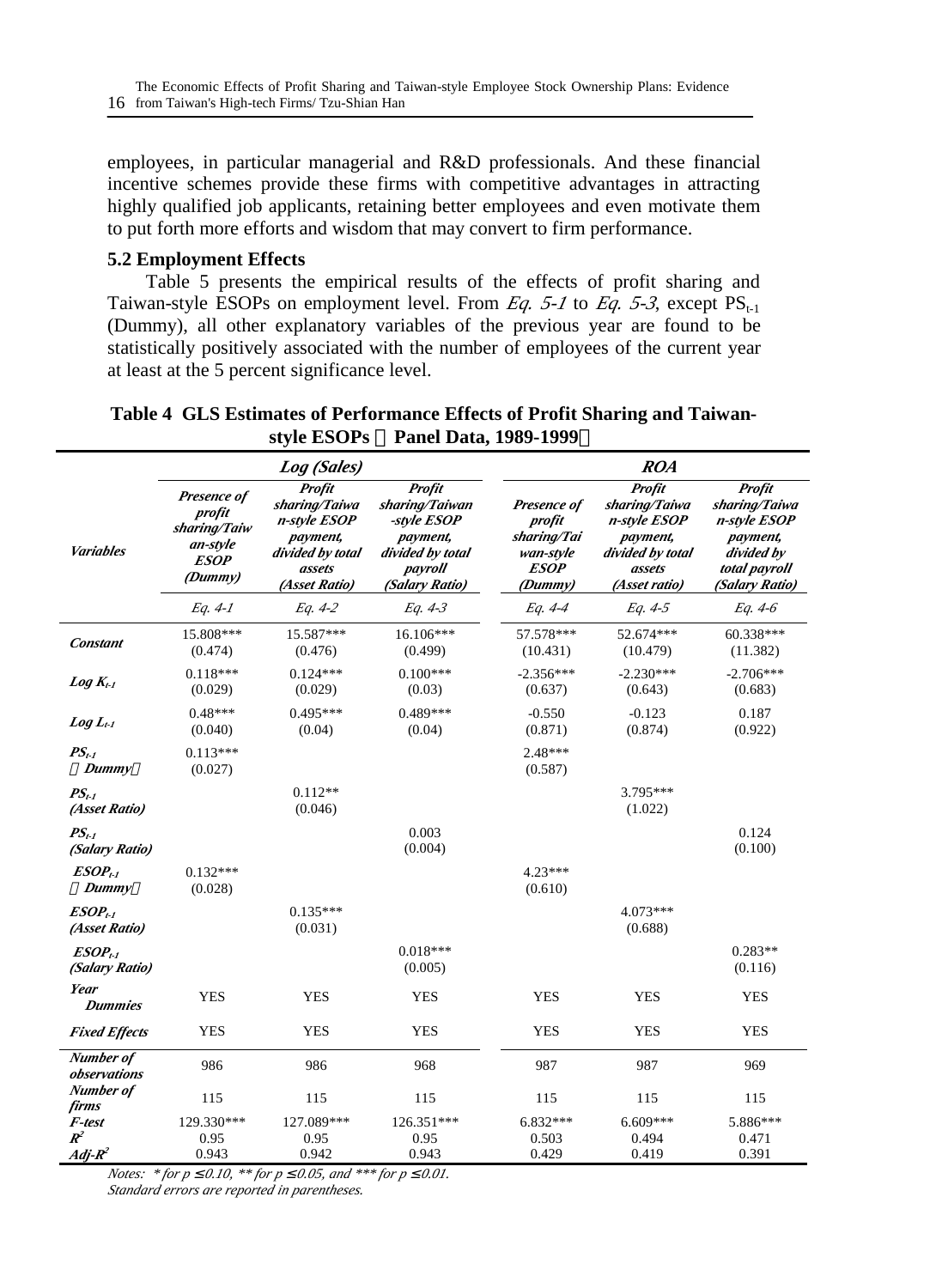From the results of Table 5, we may interpret that firms with cash profit sharing and Taiwan-style ESOPs tend to have higher employment level due to their performance effects which increase the demand for labor in the short run. In Taiwan, most of high-tech firms are newly established startups since the mid-1980s. During the period under study, most of them had a higher degree of growth in terms of sales revenues and the size of firm. Under such circumstances with high growth and potential, variable pay systems such as cash profit sharing and Taiwan-style ESOPs may be the proper financial incentives consistent with the high growth strategy. In order words, by using cash profit sharing and Taiwan-style ESOPs, firms not only boost performance but also increase employment levels subsequently. They also lead to high motivational effects on job incumbents to work harder and more efficiently.

|                                |                                                            | Log L                                                                                           |                                                                                                   |  |
|--------------------------------|------------------------------------------------------------|-------------------------------------------------------------------------------------------------|---------------------------------------------------------------------------------------------------|--|
| Variables                      | Presence of profit<br>sharing/Taiwan-style ESOP<br>(Dummy) | Profit sharing/Taiwan-style<br><b>ESOP</b> payment, divided by total<br>assets<br>(Asset Ratio) | Profit sharing/Taiwan-style<br><b>ESOP</b> payment, divided by<br>total payroll<br>(Salary Ratio) |  |
|                                | $Eq. 5-1$                                                  | Eq. 5-2                                                                                         | $Eq. 5-3$                                                                                         |  |
| Constant                       | $-3.709***$<br>(0.592)                                     | $-3.964***$<br>(0.608)                                                                          | $-3.372***$<br>(0.626)                                                                            |  |
| $Log(Sale)_{t-1}$              | $0.602***$<br>(0.026)                                      | $0.618***$<br>(0.026)                                                                           | $0.585***$<br>(0.027)                                                                             |  |
| Log TOTCOM                     | $-0.215***$<br>(0.023)                                     | $-0.218***$<br>(0.023)                                                                          | $-0.210***$<br>(0.023)                                                                            |  |
| $PS_{t-1}$<br>(Dummy)          | 0.033<br>(0.026)                                           |                                                                                                 |                                                                                                   |  |
| $PS_{t-1}$<br>(Asset Ratio)    |                                                            | $0.098**$<br>(0.047)                                                                            |                                                                                                   |  |
| $PS_{t-1}$<br>(Salary Ratio)   |                                                            |                                                                                                 | $0.020***$<br>(0.005)                                                                             |  |
| $ESOP_{t-1}$<br>(Dummy)        | $0.151***$<br>(0.029)                                      |                                                                                                 |                                                                                                   |  |
| $ESOP_{t-1}$<br>(Asset Ratio)  |                                                            | $0.078**$<br>(0.037)                                                                            |                                                                                                   |  |
| $ESOP_{t-1}$<br>(Salary Ratio) |                                                            |                                                                                                 | $0.014***$<br>(0.005)                                                                             |  |
| <b>Year Dummies</b>            | <b>YES</b>                                                 | <b>YES</b>                                                                                      | <b>YES</b>                                                                                        |  |
| <b>Fixed Effects</b>           | <b>YES</b>                                                 | <b>YES</b>                                                                                      | <b>YES</b>                                                                                        |  |
| Number of<br>observations      | 871                                                        | 871                                                                                             | 857                                                                                               |  |
| Number of<br>firms             | 115                                                        | 115                                                                                             | 115                                                                                               |  |
| F-test<br>$R^2$                | 85.764***<br>0.936                                         | 83.470***<br>0.935                                                                              | 85.072***<br>0.937                                                                                |  |
| $Adi-R^2$                      | 0.925                                                      | 0.923                                                                                           | 0.926                                                                                             |  |

**Table 5 GLS Estimates of Employment Effects of Profit Sharing and Taiwanstyle ESOPs Panel Data, 1989-1999**

*Notes: \* for p £ 0.10, \*\* for p £ 0.05, and \*\*\* for p £ 0.01. Standard errors are reported in parentheses.*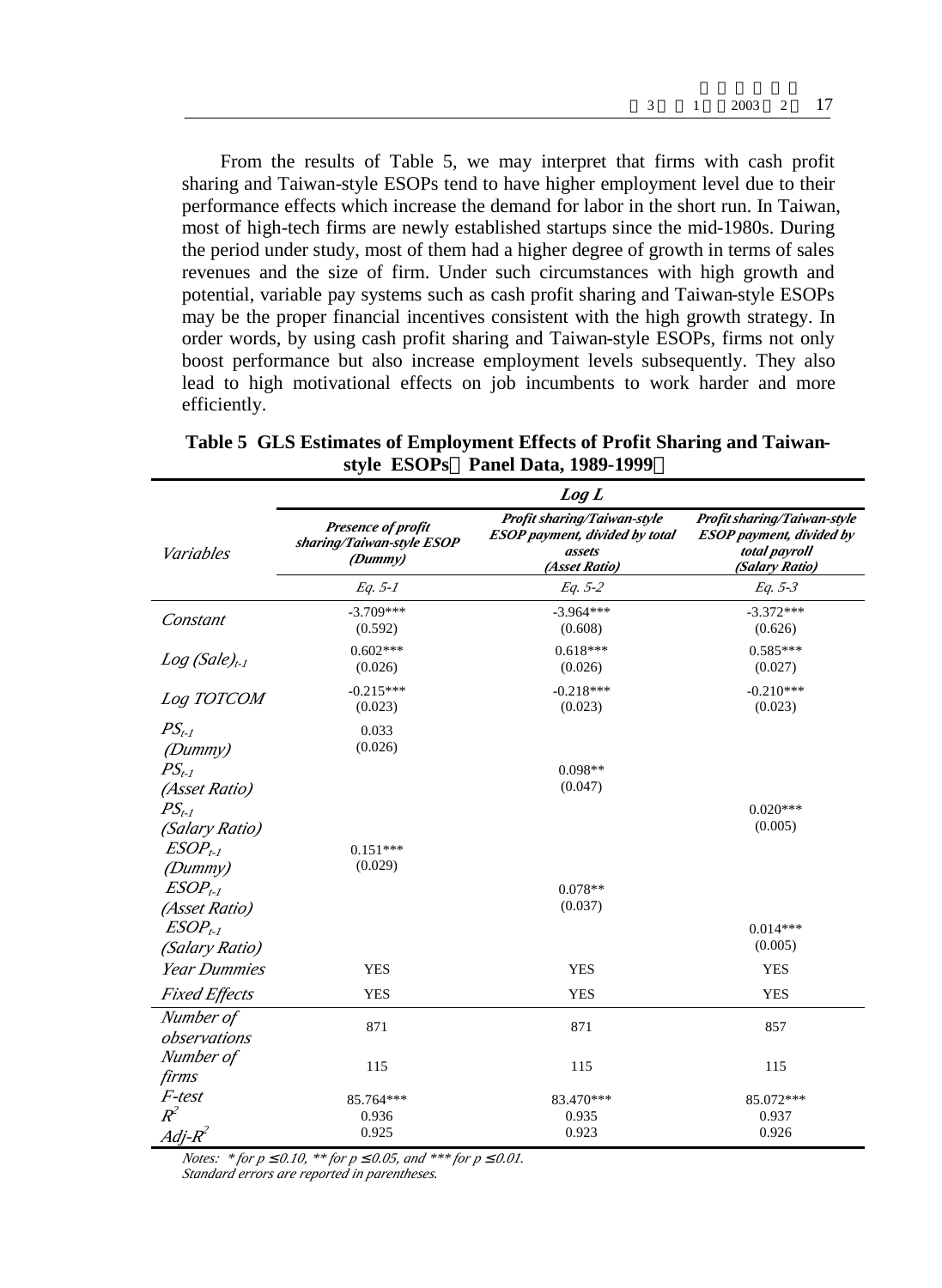#### **5.3 Wage Effects**

Regarding the wage effects of profit sharing and Taiwan-style ESOPs in Taiwan's high-tech firms, Table 6 illustrates that all measures of Taiwan-style ESOPs are statistically positively related to the natural logarithm of total compensation at the one percent significance level. However, no profit sharing measures are highly associated with the total compensation variable. In other words, employees in firms with Taiwan-style ESOPs normally receive higher total compensation than their counterparts in non-Taiwan-style ESOP firms. Our results seem to be consistent with the reality in Taiwan's high-tech industries. Since Taiwan-style ESOPs were invented by UMC in the mid-1980s, many high-tech firms have emulated the practices employed by UMC and even offered better incentives to their employees. The primary objectives of Taiwan-style ESOPs are to attract better applicants and to retain them longer for their talents. Many job seekers with qualified credentials and competencies view Taiwan-style ESOPs as the major inducements for them to join and remain with the firm because such financial incentives will offer them quite huge financial returns. Taiwan-style ESOPs also create brain drain problems for non-ESOP firms in Taiwan, including many Western multinationals, which were previously viewed by Taiwanese workers as the desirable places to work for their lead policies in compensation. Now, the situations could be reverse.

| Variables                          | Presence of profit<br>sharing/Taiwan-style<br><b>ESOP</b> (Dummy) | Profit sharing/Taiwan-<br>style ESOP payment,<br>divided by total assets<br>(Asset Ratio) | Profit sharing/Taiwan-<br>style ESOP payment,<br>divided by total payroll<br>(Salary Ratio) |
|------------------------------------|-------------------------------------------------------------------|-------------------------------------------------------------------------------------------|---------------------------------------------------------------------------------------------|
|                                    | Eq. 6-1                                                           | Eq. 6-2                                                                                   | Eq. 6-3                                                                                     |
| Constant                           | 13.191***                                                         | 13.214***                                                                                 | 13.356***                                                                                   |
|                                    | (0.336)                                                           | (0.324)                                                                                   | (0.339)                                                                                     |
|                                    | $-0.266***$                                                       | $-0.267***$                                                                               | $-0.295***$                                                                                 |
| $Log L_{t-1}$                      | (0.048)                                                           | (0.046)                                                                                   | (0.049)                                                                                     |
| $PS_{t-1}$ Dummy                   | $-0.008$<br>(0.043)                                               |                                                                                           |                                                                                             |
|                                    |                                                                   | 0.088                                                                                     |                                                                                             |
| PS <sub>tel</sub> (Asset Ratio)    |                                                                   | (0.079)                                                                                   |                                                                                             |
| PS <sub>t-1</sub> (Salary Ratio)   |                                                                   |                                                                                           | 0.010<br>(0.008)                                                                            |
| $ESOP_{t-1}$ Dummy                 | $0.164***$<br>(0.046)                                             |                                                                                           |                                                                                             |
| ESOP <sub>t-1</sub> (Asset Ratio)  |                                                                   | $0.361***$<br>(0.057)                                                                     |                                                                                             |
| ESOP <sub>t-1</sub> (Salary Ratio) |                                                                   |                                                                                           | $0.041***$                                                                                  |
|                                    |                                                                   |                                                                                           | (0.008)                                                                                     |
| Year Dummies                       | <b>YES</b>                                                        | <b>YES</b>                                                                                | <b>YES</b>                                                                                  |
| Fixed Effects                      | <b>YES</b>                                                        | <b>YES</b>                                                                                | <b>YES</b>                                                                                  |
| Number of<br>observations          | 832                                                               | 832                                                                                       | 820                                                                                         |
| Number of firms                    | 115                                                               | 115                                                                                       | 115                                                                                         |
| F-test                             | 21.050***                                                         | 22.153***                                                                                 | 21.332***                                                                                   |
| $R^2$                              | 0.790                                                             | 0.798                                                                                     | 0.795                                                                                       |
| $Adi$ - $R^2$                      | 0.752                                                             | 0.762                                                                                     | 0.758                                                                                       |

|                                         | Table 6 GLS Estimates of Wage Effects of Profit Sharing and Taiwan-style |
|-----------------------------------------|--------------------------------------------------------------------------|
| ESOPs: Log TOTCOM Panel Data, 1989-1999 |                                                                          |

*Notes: \* for p £ 0.10, \*\* for p £ 0.05, and \*\*\* for p £ 0.01.*

*Standard errors are reported in parentheses.*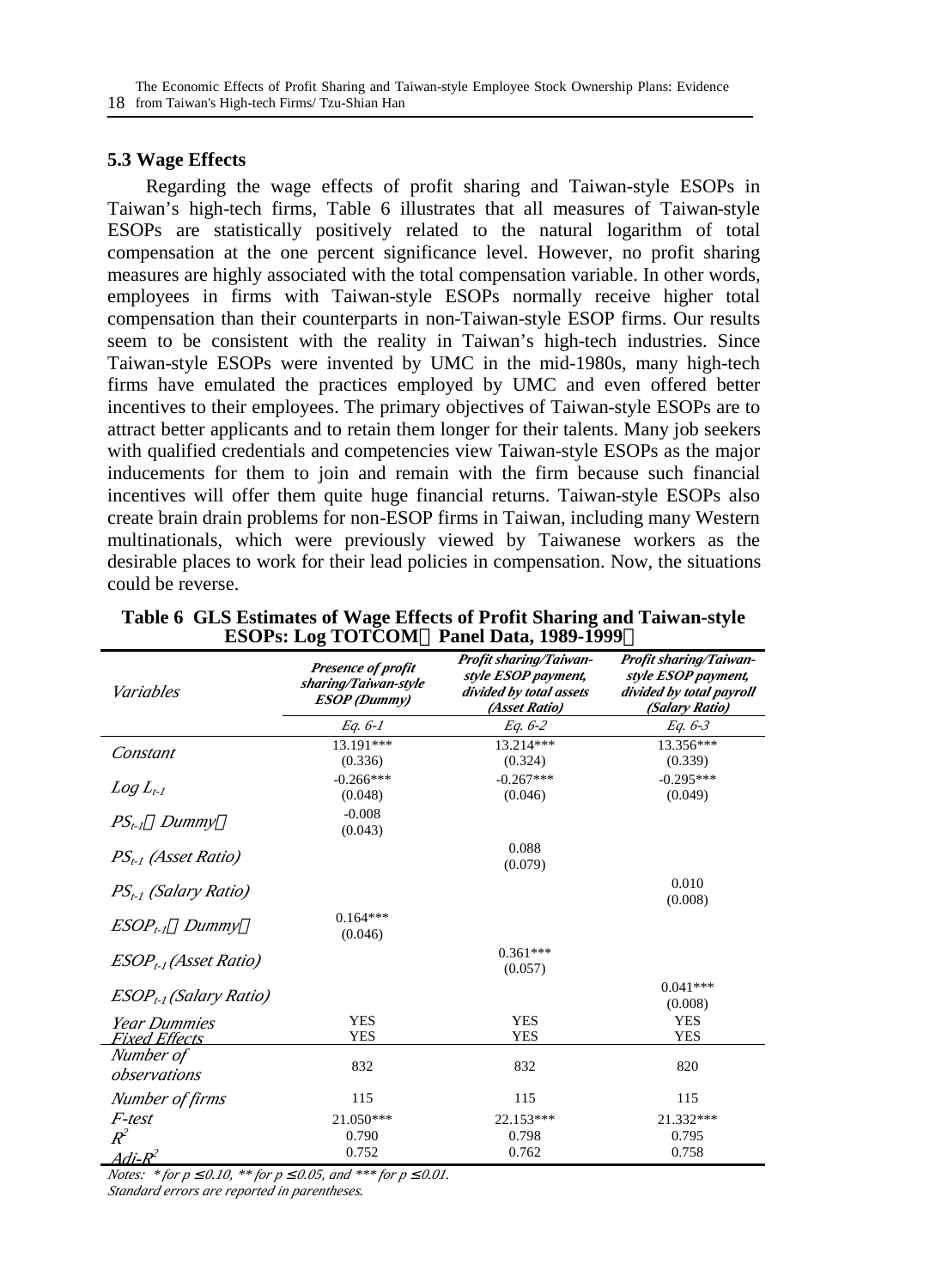## **. SUMMARY AND CONCLUSIONS**

Profit sharing and employee ownership have become a worldwide phenomenon. Since the early 1980s, Taiwan's high-tech industries have gained substantial growth, in particular in the information technology (IT) industry. It is often claimed that one of the major reasons for this success is due to the unique employee financial participation scheme adopted by many Taiwanese high-tech firms during the period of high growth. Taiwan-style profit sharing and ESOPs can be viewed as a combination plan of profit sharing and employee ownership because companies adopting these plans, in general, share profits with employees in stock form. This article has investigated the effects of Taiwan-style profit sharing and ESOPs on productivity, profitability, employment and wage. Drawing on data from Taiwan Economic Journal (TEJ), which provides rich information on company profile, financial data, employment, wages, as well as profit sharing and employee stock bonuses statistics of all Taiwan's publicly-traded companies across time, this paper uses a sub-sample of the data set, consisting of 115 high-tech firms. The data set is a panel data set in design, which helps us control for the endogeneity problem and firm-specific fixed effects.

Our research results show that Taiwan-style profit sharing and ESOPs, to a greater extent, lead to higher firm performance in terms of productivity and profitability. Furthermore, the results tend to suggest that Taiwan-style profit sharing and ESOPs increase employment level and growth on the one hand, and have the stabilizing effects on employment on the other hand, depending on various measures of employee financial participation. Concerning the wage effects, the empirical results illustrate that only Taiwan-style ESOPs lead to high total compensation. Our results seem to reflect the reality in Taiwan's high-tech sector in the last decade. Under circumstances characterized with high growth in the 1990s, profit sharing in general and Taiwan-style ESOPs in particular are often used as the important strategic compensation for attracting and retaining talented employees in the firm, which in turns convert to firm performance and higher employment level and total compensation.

It should be noted that our analyses of productivity primarily refer to measures of sales volume. Future research should collect more information on different productivity measures in order to make the investigation more plausible, consisting of total factor productivity, Tobin's Q, labor hours, quality measures etc. Also, future research should do more work on investigating the diversity of employee financial participation programs in Taiwan.

#### **REFERENCES**

- Akerlof, G., and J. Yellen, 1986. Efficiency Wage Models of The Labor Market*.* New York: Cambridge University Press.
- Alchian, A., and H. Demsetz,1972. Production, Information Costs, and Economic Organization. *American Economic Review,* 62: 777-95
- Ben-Ner, A., and D. C. Jones, 1995. Employee Participation, Ownership and Productivity: A Theoretical Framework. *Industrial Relations,* 34: 532-554.
- Ben-Ner, A., Burns, W. A., Dow, G., and L. Putterman, 2000. Employee Participation in Ownership: An Empirical Exploration. In M. Blair and T. A.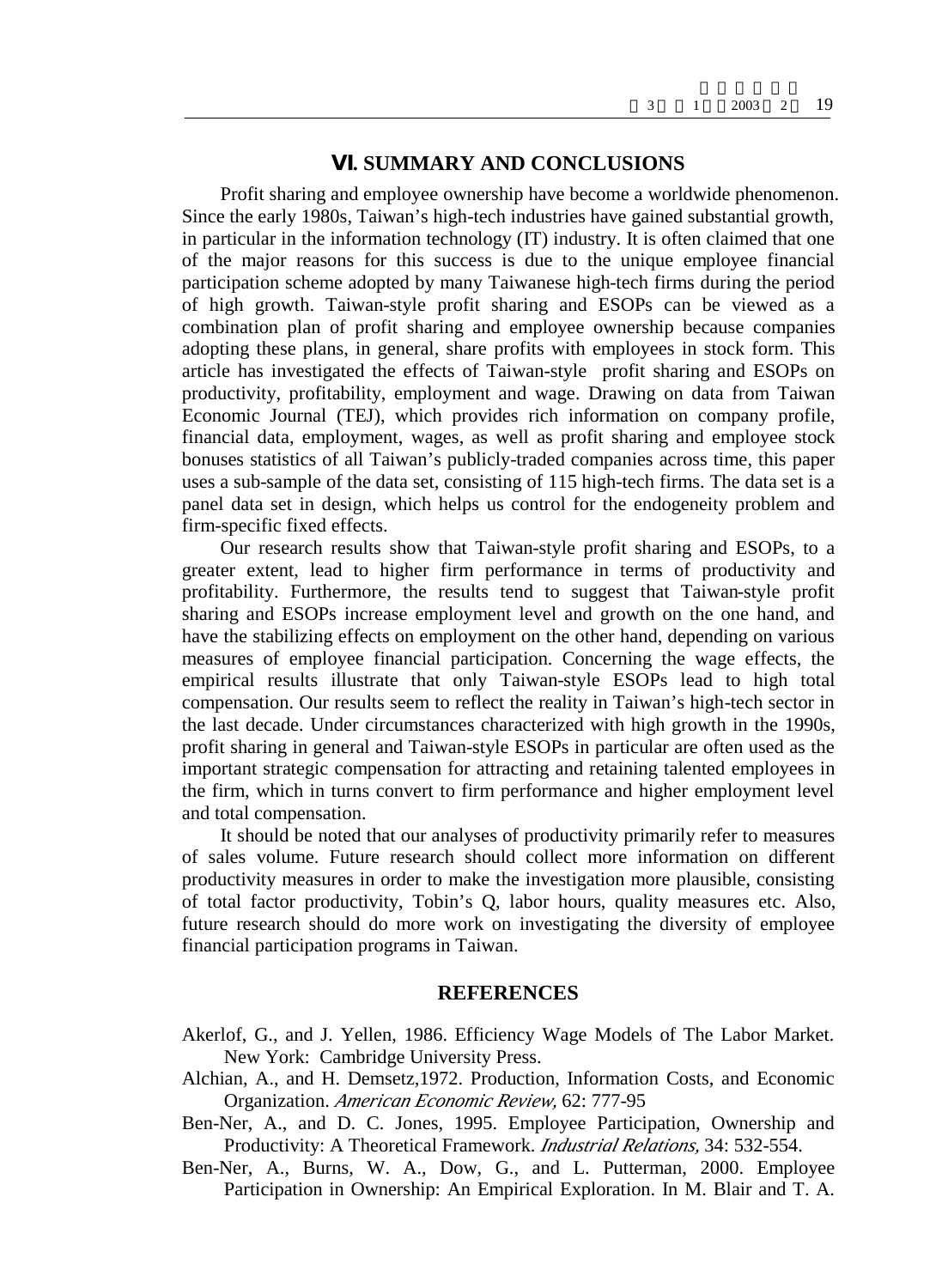Kochan (Eds.), The new relationship: Human capital in the American corporation: 194-240. Brookings Institution Press.

- Ben-Ner, A., T. Han, and Jones, D., 1996. The Productivity Effects of Employee Participation in Control and in Economic Returns: A Survey of Econometric Studies. In U. Pagano and R. Rowthorn (Eds.), Democracy and efficiency in economic enterprise: 209-244. London, U.K.:Routledge.
- Ben-Ner, A., F. Kong, and T. Han, 2002. Do ESOPs Matter? Productivity, Profitability, Employment, Wages, and Workplace Safety. paper presented at the AEA Annual Meeting, Atlanta, U.S.A., January.
- Ben-Ner, A., T. Han, and D. Jones, 1996. The Productivity Effects of Employee Participation in Control and in Economic Returns: A Review of Econometric Studies. In U. Pagano & R. E. Rowthorn (Eds.), Democracy and Efficiency in Economic Enterprises*:* 209-244. London: Routledge.
- Biagioli, M., and A. Curatolo, 1999. Microeconomic Determinants and Effects of Financial Participation Agreements: An Empirical Analysis of the Large Firms of the Engineering Sector in the Eighties and Early Nineties. *Economic Analysis: Journal of Enterprise and Participation,* 2(2): 99-130.
- Blasi, J., M. Conte, and D. Kruse, 1996. Employee Stock Bonus and Corporate Performance among Public Companies. *Industrial and Labor Relations Review,*  50(1): 60-79.
- Bradley, K., S. Estrin, and S. Taylor, 1992. Employee Ownership and Company Performance. Industrial Relations, 29(3): 385-402.
- Chen, A., and H. Wong, 2001. A study of Taiwan-style Profit Sharing and ESOPs. In J. Lee (Ed.), *Human Resource Management in Taiwan's High-tech Industries,* Taipei, Taiwan: Tien-Hsia Publishing Co. (in Chinese).
- Cin, B. C., T. S. Han, and S. C. Smith, forthcoming. A Tale of Two Tigers: Employee Financial Participation in Korea and Taiwan. *International Journal of Human Resource Management.*
- Cotton, J. L., D. A. Vollrath, and K. L. Froggat,1988. Employee Participation: Diverse Forms and Different Outcomes. *Academy of Management Review,* 13(1): 8-22.
- Fakhfakh, F., and V. Perotin, 2000. The Effects of Profit-sharing Schemes on Enterprise Performance in France. *Economic Analysis,* 3(2): 93-111.
- Fong, D. L., 1998. Profit Sharing in Taiwan's Electronic Companies. *Fortune Information,* May: 242-249. (in Chinese).
- Greene, W. H. 1993. *Econometric Analysis* (2d ed.). Edition, New York: Prentice Hall.
- Jensen, M., and W. Meckling, 1979. Rights and Production Functions: An Application to Labor-Managed Firms and Codetermination. *Journal of Business,* 52: 469-506.
- Jones, D. C., and T. Kato, 1995. The Productivity Effects of Employee Stock-Ownership Plans and Bonuses: Evidence from Japanese Panel Data. *American Economic Review,* 85: 391-414.
- Kandel, E., and E. P. Lazear, 1992. Peer Pressure and Partnership. *Journal of Political Economy,* 100: 801-817.
- Kennedy, P. 1993. A Guide to Econometrics, 3<sup>rd</sup> edition. Cambridge, Mass.: The MIT Press.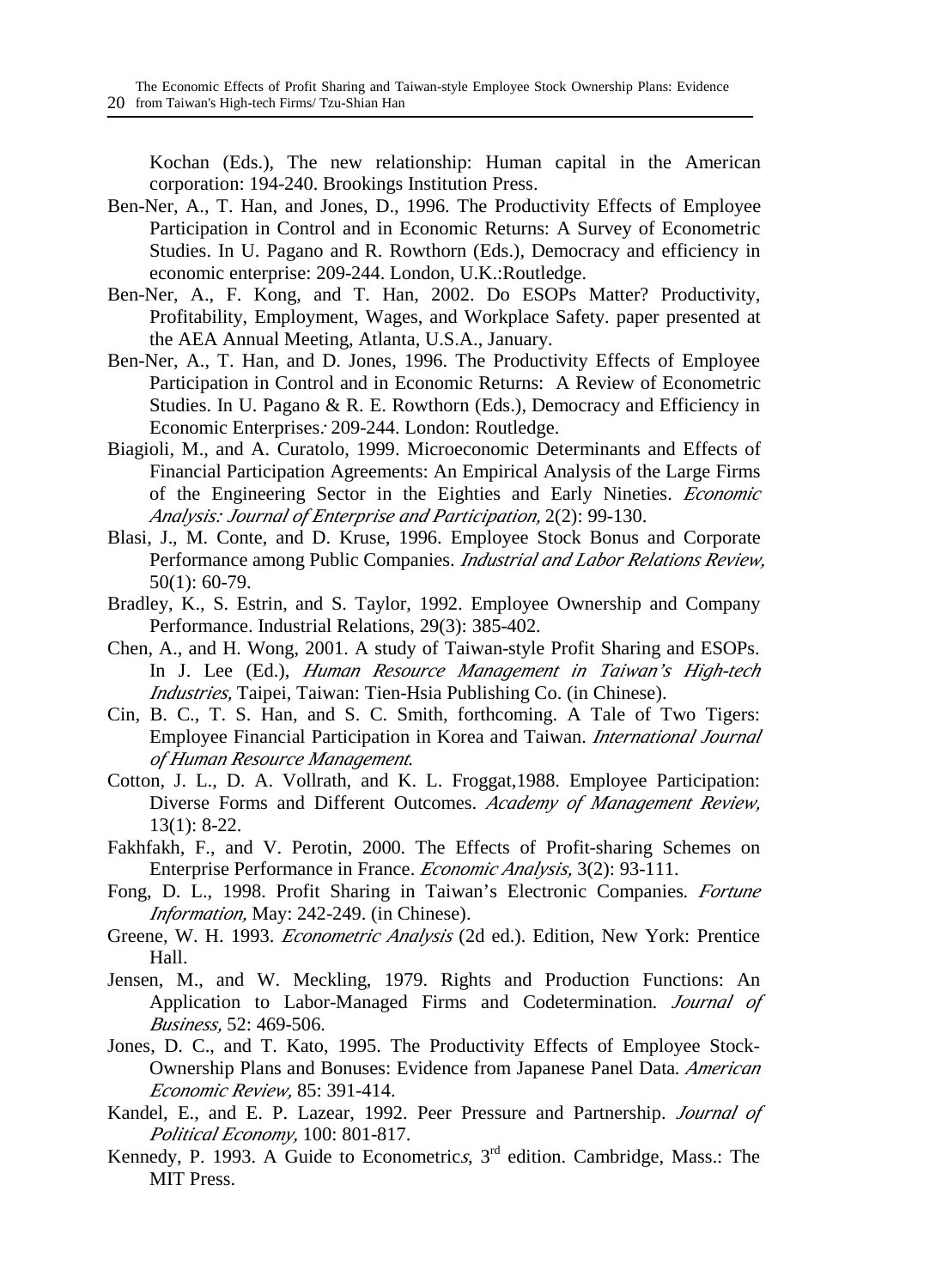- Kruse, D. L. 1993. Profit Sharing: Does it Make a Difference? Kalamazoo, Michigan: W. E. Upjohn Institute for Employment Research.
- Kumbhakar, S., and A. Dunbar, 1993. The Elusive ESOP-Productivity Link: Evidence from U.S. Firm-Level Data. *Journal of Public Economics*, 52: 273- 283.
- Lazear, E. 1992. Compensation, Productivity, and the New Economics of Personnel. In D. Lewin., O. S. Mitchell and P. D. Sherer (Eds.), Research frontiers in industrial relations and human resources: 341-380. Madison, WI: Industrial Relations Research Association.
- Putterman, L. 1982. On Some Recent Explanations of Why Capital Hires Labor. Economic Inquiry, 22: 171-187.
- Smith, S. C. 1988. On the Incidence of Profit and Equity Sharing: Theory and an Application to the High Tech Sector. *Journal of Economic Behavior and Organization,* 9: 45-58.
- Strauss, G. 1990. Participatory and Gain-Sharing Systems: History and Hope. In M. J. Roomkin (Ed.), Profit sharing and gain sharing*:* 1-45. IMLR Press.
- Tien-Hsia Magazine. 1997. New Strategy for Corporations to Hunt for People: The Talented Fly with Stock*,* 197: 122-133. (in Chinese).
- Today Weekly. 1998. A Survey of Employee Stock Bonus in Taiwan's Electronic companies, May 5: 20-37. (in Chinese).
- Tsao, H. C. 1999. On the Competitiveness of Taiwan's IC Industry, Taipei, Taiwan: The UMC Group. (in Chinese).
- Wadhwani, S., and M. Wall, 1990. Effects of Profit Sharing on Employment, Wages, Stock Returns and Productivity: Evidence from Micro-data. *Economic Journal*, 100: 1-17.
- Weitzman, M. 1983. Some Macroeconomic Implications of Alternative Compensation Systems. *Economic Journal,* 93: 763-783.
- Weitzman, M. 1984. The Share Economy*.* Cambridge, MA: Harvard University Press.
- Weitzman, M. 1985. The Simple Macroeconomics of Profit-Sharing. *American Economic Review,* 75: 937-953.
- Weitzman, M. 1986. Macroeconomic Implications of Profit-Sharing. NBER Macroeconomics Annual 1986, Cambridge, MA: MIT Press: 291-335.
- Weitzman, M., and D. Kruse, 1990. Profit Sharing and Productivity. In A. Blinder (Ed.), Paying for Productivity: A Look at the Evidence, Washington, D.C.: Brookings Institution: 95-140.
- Yellen, J. 1984. Efficiency Wage Models of Unemployment. *American Economic Review,* 74: 200-205.